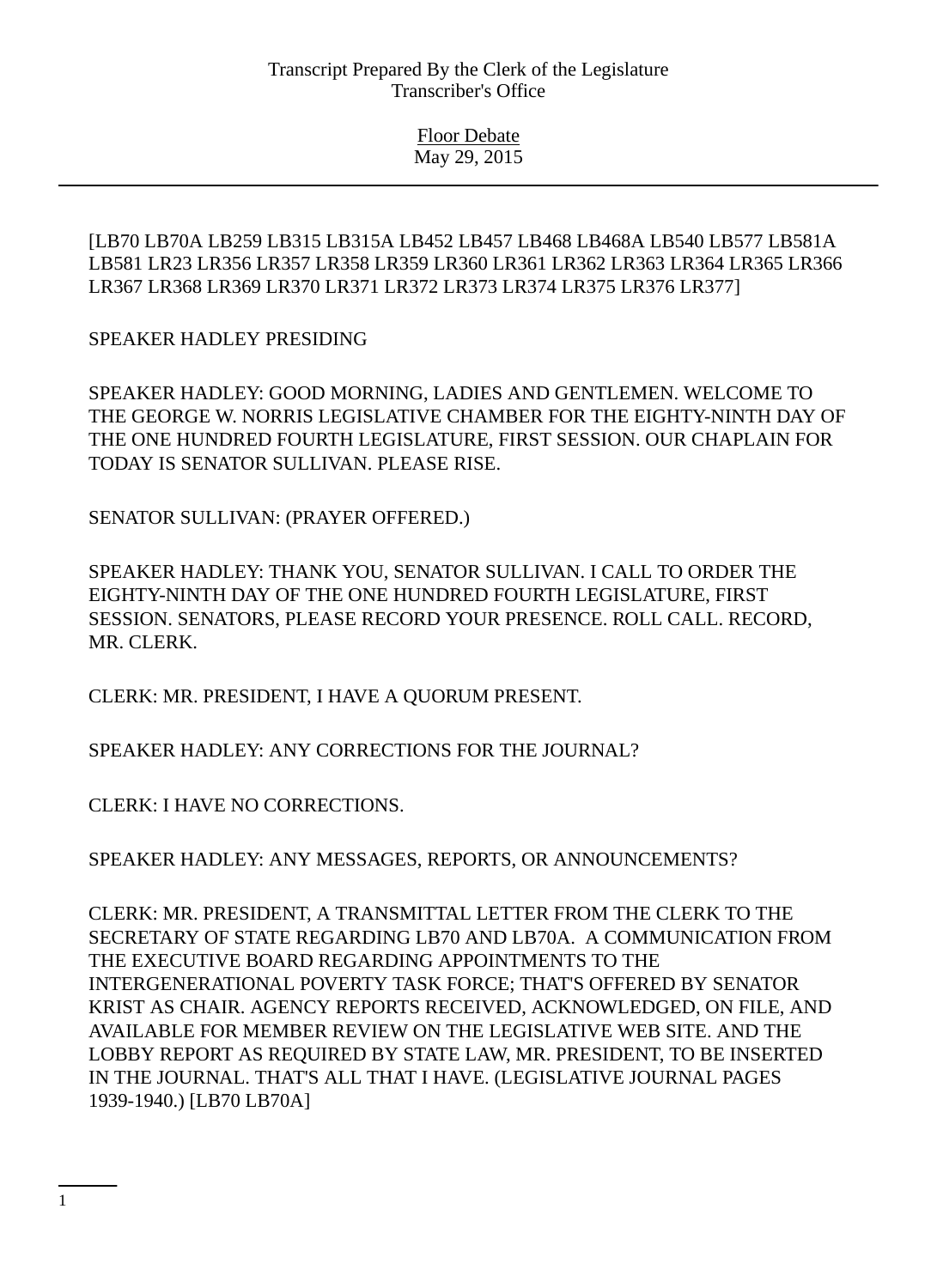Floor Debate May 29, 2015

SPEAKER HADLEY: THE DOUGHNUT FOR EACH SENATOR, AND DOUGHNUTS FOR SENATOR KINTNER, (LAUGHTER) ARE FROM SENATOR HUGHES FOR HIS BIRTHDAY NEXT WEEK AND FOR THE SAFE ARRIVAL OF HIS GRANDSON. MR. CLERK, WE WILL MOVE TO FINAL READING. MEMBERS SHOULD RETURN TO THEIR SEATS IN PREPARATION FOR FINAL READING. MR. CLERK, THE FIRST BILL IS LB315. [LB315]

ASSISTANT CLERK: (READ LB315 ON FINAL READING.) [LB315]

SPEAKER HADLEY: ALL PROVISIONS OF LAW RELATIVE TO PROCEDURE HAVING BEEN COMPLIED WITH, THE QUESTION IS, SHALL LB315 PASS? ALL THOSE IN FAVOR VOTE AYE; ALL THOSE OPPOSED VOTE NAY. HAVE ALL VOTED THAT WISH TO? RECORD, MR. CLERK. [LB315]

ASSISTANT CLERK: (RECORD VOTE READ, LEGISLATIVE JOURNAL PAGE 1941.) VOTE IS 44 AYES, 0 NAYS, 3 PRESENT AND NOT VOTING, 2 EXCUSED AND NOT VOTING, MR. PRESIDENT. [LB315]

SPEAKER HADLEY: LB315 PASSES. WE WILL NOW PROCEED TO LB315A. [LB315 LB315A]

ASSISTANT CLERK: (READ LB315A ON FINAL READING.) [LB315A]

SPEAKER HADLEY: ALL PROVISIONS OF LAW HAVING BEEN COMPLIED WITH, THE QUESTION IS, SHALL LB315A PASS? ALL IN FAVOR VOTE AYE; ALL OPPOSED VOTE NAY. HAVE ALL VOTED THAT WISH? RECORD, MR. CLERK. [LB315A]

ASSISTANT CLERK: (RECORD VOTE READ, LEGISLATIVE JOURNAL PAGES 1941-1942.) VOTE IS 44 AYES, 0 NAYS, 3 PRESENT AND NOT VOTING, 2 EXCUSED AND NOT VOTING, MR. PRESIDENT. [LB315A]

SPEAKER HADLEY: LB315A PASSES. MR. CLERK, WE WILL PROCEED TO LB452. [LB315A LB452]

ASSISTANT CLERK: (READ LB452 ON FINAL READING.) [LB452]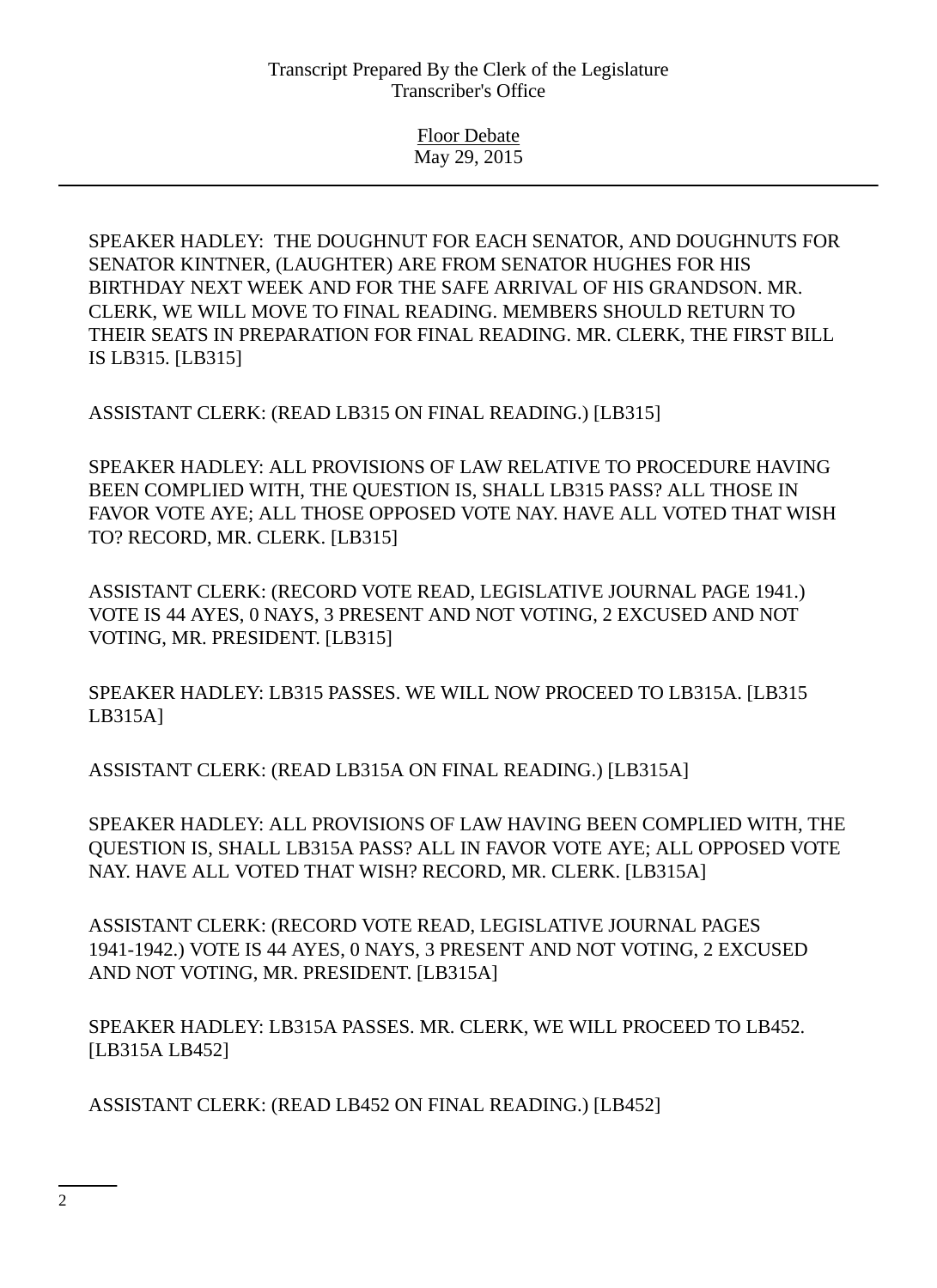SPEAKER HADLEY: ALL PROVISIONS OF LAW RELATIVE TO PROCEDURE HAVING BEEN COMPLIED WITH, THE QUESTION IS, SHALL LB452 PASS? ALL THOSE IN FAVOR VOTE AYE; ALL THOSE OPPOSED VOTE NAY. HAVE ALL VOTED? RECORD, MR. CLERK. [LB452]

ASSISTANT CLERK: (RECORD VOTE READ, LEGISLATIVE JOURNAL PAGE 1942.) VOTE IS 46 AYES, 0 NAYS, 1 PRESENT AND NOT VOTING, 2 EXCUSED AND NOT VOTING, MR. PRESIDENT. [LB452]

SPEAKER HADLEY: LB452 PASSES. (VISITORS INTRODUCED.) MR. CLERK, WE WILL PROCEED TO LB457. [LB452 LB457]

ASSISTANT CLERK: (READ LB457 ON FINAL READING.) [LB457]

SPEAKER HADLEY: ALL PROVISIONS OF LAW RELATIVE TO PROCEDURE HAVING BEEN COMPLIED WITH, THE QUESTION IS, SHALL LB457 PASS WITH THE EMERGENCY CLAUSE ATTACHED? ALL THOSE IN FAVOR VOTE AYE; ALL THOSE OPPOSED VOTE NAY. RECORD, MR. CLERK. [LB457]

ASSISTANT CLERK: (RECORD VOTE READ, LEGISLATIVE JOURNAL PAGE 1943.) VOTE IS 46 AYES, 0 NAYS, 1 PRESENT AND NOT VOTING, 2 EXCUSED AND NOT VOTING, MR. PRESIDENT. [LB457]

SPEAKER HADLEY: LB457 PASSES WITH THE EMERGENCY CLAUSE ATTACHED. (VISITORS AND DOCTOR OF THE DAY INTRODUCED.) MR. CLERK, WE WILL PROCEED TO LB540. [LB457 LB540]

ASSISTANT CLERK: (READ LB540 ON FINAL READING.) [LB540]

SPEAKER HADLEY: ALL PROVISIONS OF LAW RELATIVE TO PROCEDURE HAVING BEEN COMPLIED WITH, THE QUESTION IS, SHALL LB540 PASS? ALL IN FAVOR VOTE AYE; ALL OPPOSED VOTE NAY. HAVE ALL VOTED? RECORD, MR. CLERK. [LB540]

ASSISTANT CLERK: (RECORD VOTE READ, LEGISLATIVE JOURNAL PAGE 1944.) VOTE IS 46 AYES, 0 NAYS, 1 PRESENT AND NOT VOTING, 2 EXCUSED AND NOT VOTING, MR. PRESIDENT. [LB540]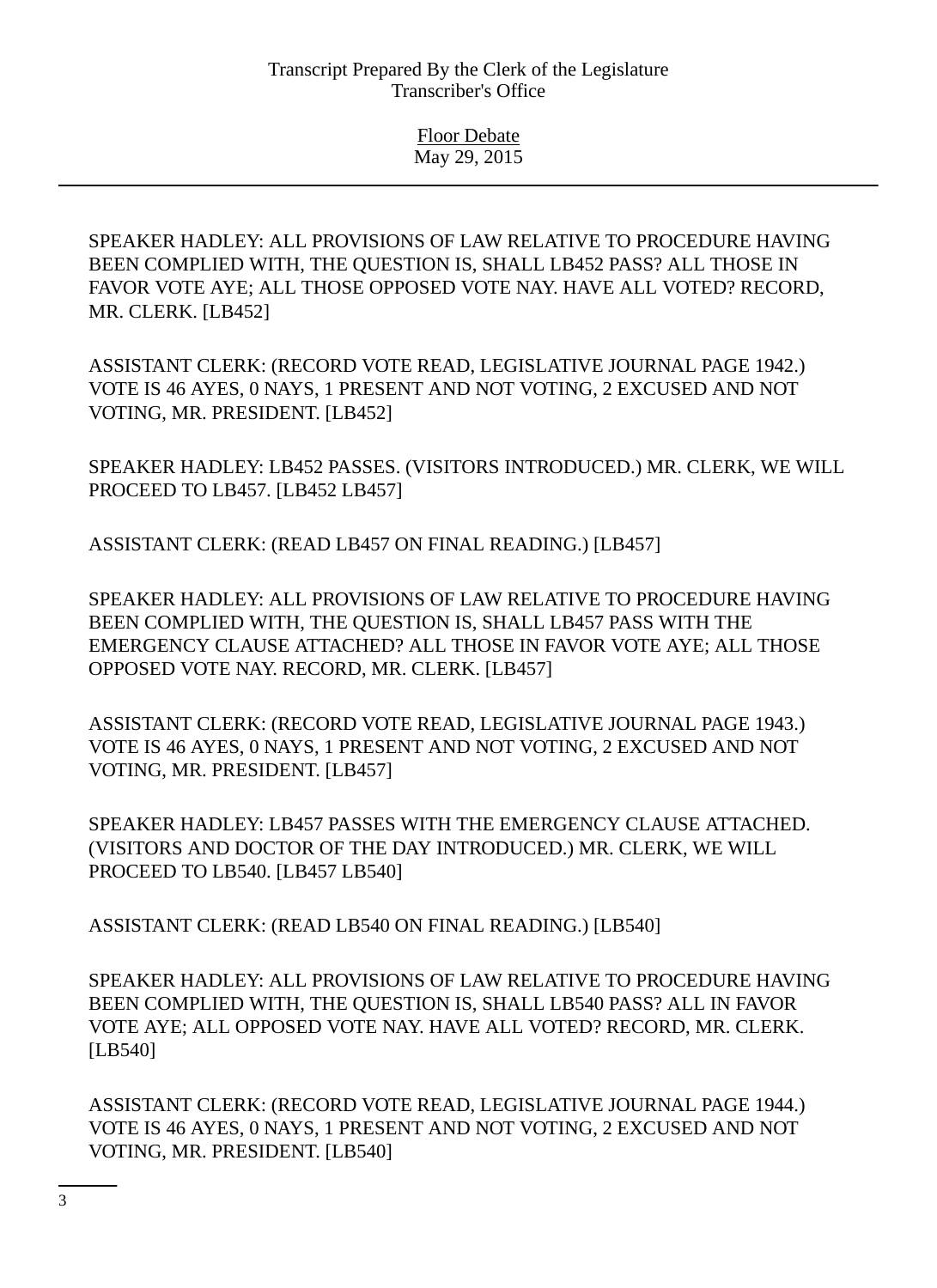SPEAKER HADLEY: LB540 PASSES. WE WILL NOW PROCEED TO LB577. [LB540 LB577]

ASSISTANT CLERK: (READ LB577 ON FINAL READING.) [LB577]

SPEAKER HADLEY: ALL PROVISIONS OF LAW RELATIVE TO PROCEDURE HAVING BEEN COMPLIED WITH, THE QUESTION IS, SHALL LB577 PASS? ALL IN FAVOR VOTE AYE; ALL OPPOSED VOTE NAY. HAVE ALL VOTED THAT WISH? RECORD, MR. CLERK. [LB577]

ASSISTANT CLERK: (RECORD VOTE READ, LEGISLATIVE JOURNAL PAGES 1944-1945.) VOTE IS 45 AYES, 1 NAY, 1 PRESENT AND NOT VOTING, 2 EXCUSED AND NOT VOTING, MR. PRESIDENT. [LB577]

SPEAKER HADLEY: LB577 PASSES. WE WILL NOW PROCEED TO LB581. [LB577 LB581]

ASSISTANT CLERK: (READ LB581 ON FINAL READING.) [LB581]

SPEAKER HADLEY: ALL PROVISIONS OF LAW RELATIVE TO PROCEDURE HAVING BEEN COMPLIED WITH, THE QUESTION IS, SHALL LB581 PASS? ALL THOSE IN FAVOR VOTE AYE; ALL THOSE OPPOSED VOTE NAY. HAVE ALL VOTED THAT WISH? RECORD, MR. CLERK. [LB581]

ASSISTANT CLERK: (RECORD VOTE READ, LEGISLATIVE JOURNAL PAGE 1945.) VOTE IS 41 AYES, 4 NAYS, 2 PRESENT AND NOT VOTING, 2 EXCUSED AND NOT VOTING, MR. PRESIDENT. [LB581]

SPEAKER HADLEY: LB581 PASSES. WE WILL NOW PROCEED TO LB581A. [LB581 LB581A]

ASSISTANT CLERK: (READ LB581A ON FINAL READING.) [LB581A]

SPEAKER HADLEY: ALL PROVISIONS OF LAW HAVING BEEN COMPLIED WITH, THE QUESTION IS, SHALL LB581A PASS? ALL IN FAVOR VOTE AYE; ALL OPPOSED VOTE NAY. HAVE ALL VOTED THAT WISH? RECORD, MR. CLERK. [LB581A]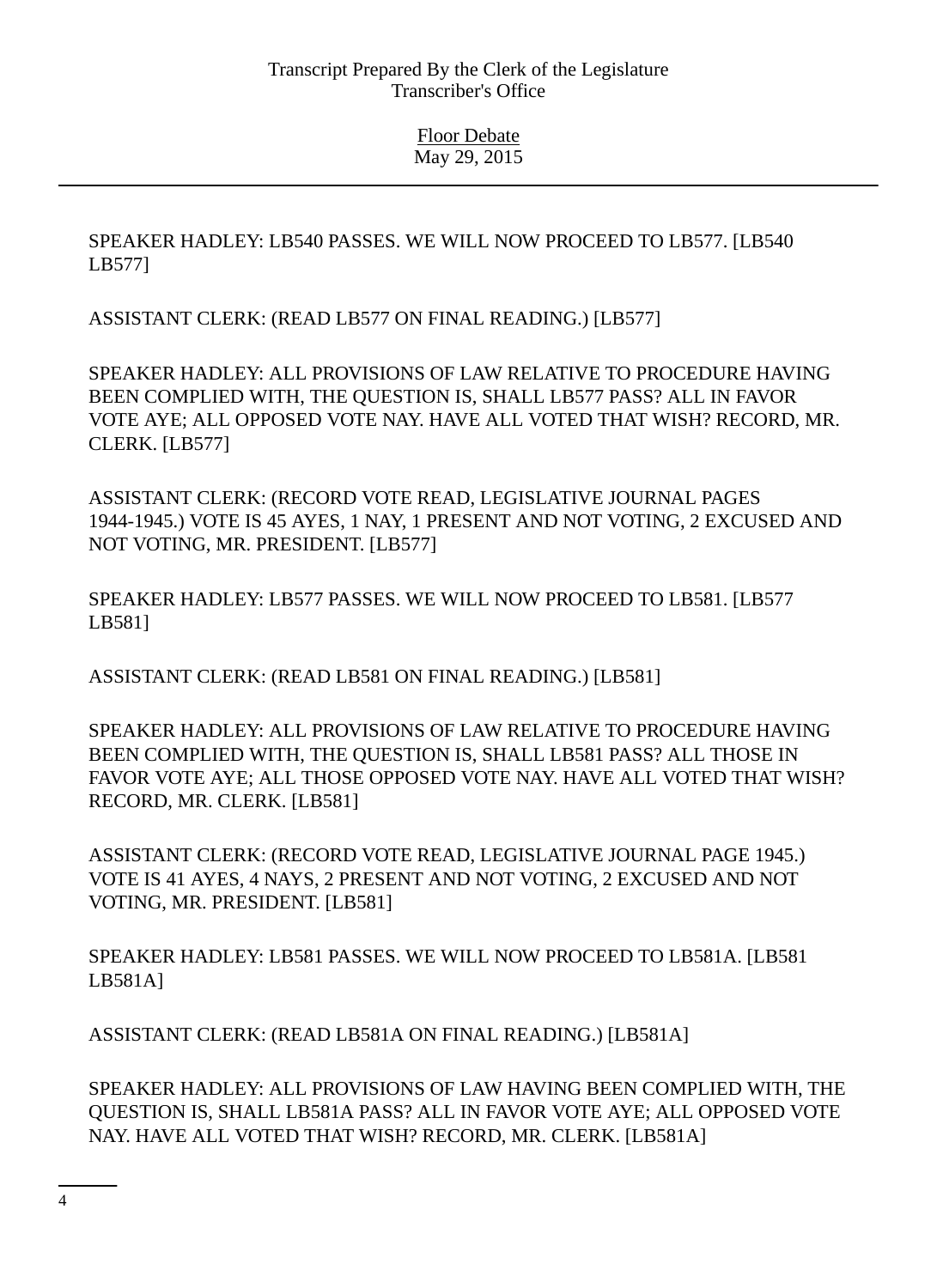> Floor Debate May 29, 2015

ASSISTANT CLERK: (RECORD VOTE READ, LEGISLATIVE JOURNAL PAGE 1946.) VOTE IS 40 AYES, 4 NAYS, 4 PRESENT AND NOT VOTING, 1 EXCUSED AND NOT VOTING, MR. PRESIDENT. [LB581A]

SPEAKER HADLEY: LB581A PASSES. WHILE THE LEGISLATURE IS IN SESSION AND CAPABLE OF TRANSACTING BUSINESS, I PROPOSE TO SIGN AND DO HEREBY SIGN LB315, LB315A, LB452, LB457 WITH THE EMERGENCY CLAUSE, LB540, LB577, LB581, AND LB581A. MR. CLERK. [LB581A LB315 LB315A LB452 LB457 LB540 LB577 LB581]

CLERK: MR. PRESIDENT, PROCEEDING WITH THE SPEAKER'S AGENDA, LR371 IS A RESOLUTION INTRODUCED BY SENATOR KOLTERMAN. IT ASKS THE LEGISLATURE TO CONGRATULATE THE MEN'S TRACK AND FIELD TEAM OF CONCORDIA UNIVERSITY. [LR371]

SENATOR KRIST PRESIDING

SENATOR KRIST: SENATOR KOLTERMAN, YOU'RE RECOGNIZED. [LR371]

SENATOR KOLTERMAN: THANK YOU, MR. PRESIDENT. GOOD MORNING, COLLEAGUES. ON BEHALF OF THE CONCORDIA MEN'S TRACK TEAM, THEY FINISHED FIRST AT THE NAIA NATIONAL TRACK MEET IN GULF SHORES, ALABAMA. I'D LIKE TO RECOGNIZE THEM. ALSO AT THAT MEET WAS DOANE COLLEGE FROM SENATOR EBKE'S DISTRICT. IT FINISHED TIED FOR SEVENTH. SO I WOULD PROPOSE THAT YOU ACKNOWLEDGE THE UNIVERSITY, AND THANK YOU. [LR371]

SENATOR KRIST: THANK YOU FOR THE OPENING, SENATOR KOLTERMAN. SEEING NO ONE IN THE QUEUE, SENATOR KOLTERMAN, YOU'RE RECOGNIZED TO CLOSE. AND HE WAIVES. THE QUESTION IS THE APPROVAL OF LR371. ALL THOSE IN FAVOR VOTE AYE; OPPOSED, NAY. HAVE ALL THOSE VOTED THAT WISH TO? PLEASE RECORD, MR. CLERK. [LR371]

CLERK: 43 AYES, 0 NAYS, MR. PRESIDENT, ON THE ADOPTION OF LR371. [LR371]

SENATOR KRIST: LR371 IS ADOPTED. NEXT ITEM. [LR371]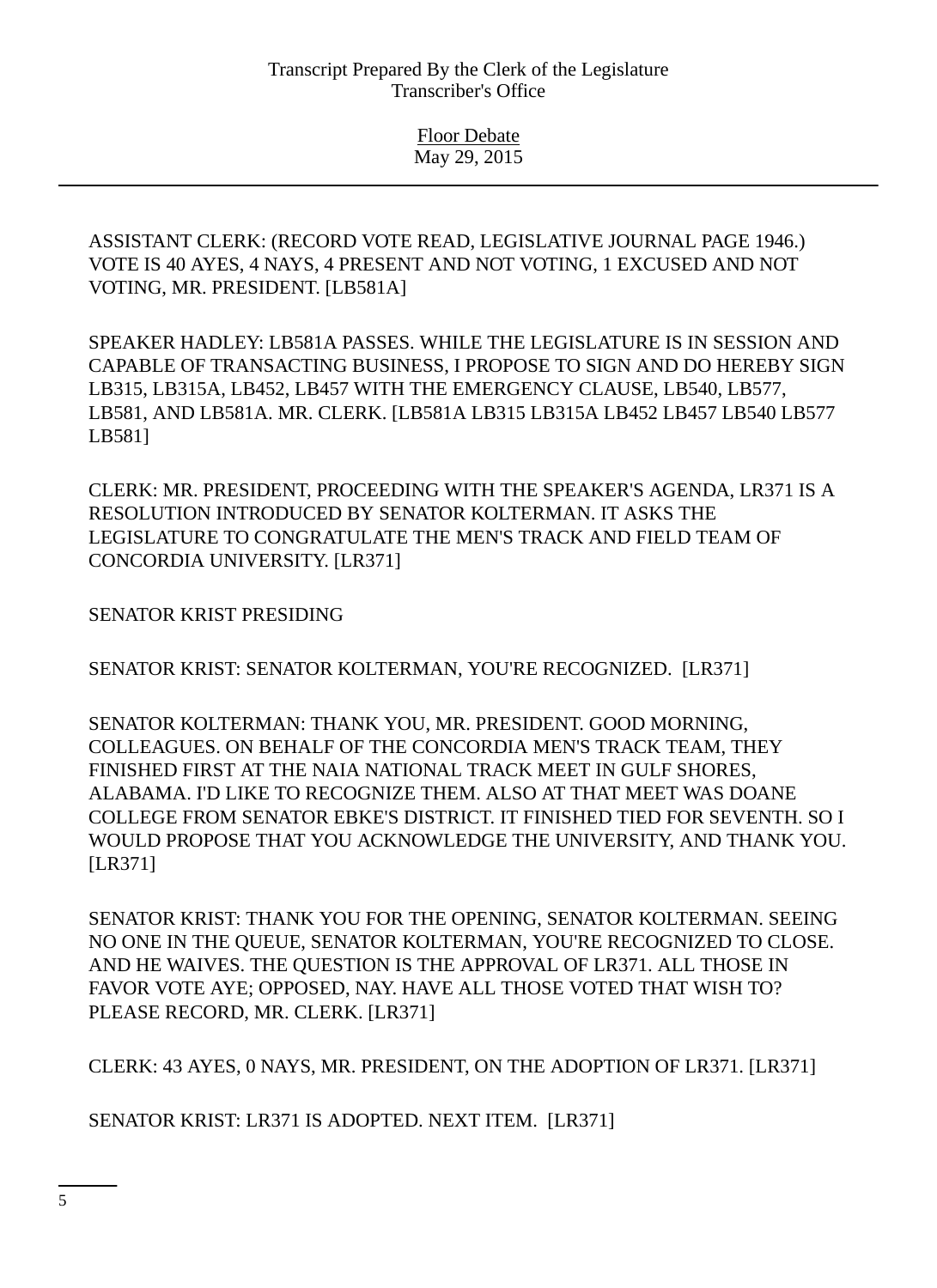Floor Debate May 29, 2015

CLERK: MR. PRESIDENT, LR372 IS OFFERED BY SENATOR MELLO AND THE MEMBERSHIP. IT'S A RESOLUTION ASKING THE LEGISLATURE TO EXTEND ITS SYMPATHY TO THE FAMILY OF OFFICER KERRIE OROZCO AND RECOGNIZE HER YEARS OF SERVICE TO THE OMAHA POLICE DEPARTMENT. [LR372]

SENATOR KRIST: SENATOR MELLO, YOU ARE RECOGNIZED. [LR372]

SENATOR MELLO: THANK YOU, MR. PRESIDENT, MEMBERS OF THE LEGISLATURE. ALL 49 SENATORS HAVE BROUGHT THIS RESOLUTION TO HONOR THE MEMORY OF OFFICER KERRIE SUE HOLTZ OROZCO WHO DIED WEDNESDAY, MAY 20, 2015, AFTER BEING SHOT IN THE LINE OF DUTY. OFFICER OROZCO WAS A SEVEN-YEAR VETERAN OF THE OMAHA POLICE DEPARTMENT AND JOINED THE METRO AREA FUGITIVE TASK FORCE IN 2012. SHE WAS RESPECTED BY HER COLLEAGUES NOT ONLY FOR HER SERVICE IN THE OMAHA POLICE DEPARTMENT, BUT FOR HER COMMITMENT TO THE BETTERMENT OF THE GREATER OMAHA COMMUNITY. OFFICER OROZCO IMPACTED COUNTLESS LIVES ON AND OFF DUTY. HER DEVOTION TO A LIFE OF SERVICE AND HER ULTIMATE SACRIFICE WILL NOT BE FORGOTTEN. OFFICER OROZCO WAS FLUENT IN SPANISH AND SERVED AS AN OMAHA POLICE INTERPRETER. SHE WAS ACTIVE BOTH IN THE NORTH AND THE SOUTH OMAHA COMMUNITIES AND BEGAN COACHING BASEBALL FOR THE BOYS AND GIRLS CLUB IN 2009 AS PART OF HER INVOLVEMENT WITH THE LATINO PEACE OFFICERS ASSOCIATION. SHE ALSO VOLUNTEERED WITH THE SPECIAL OLYMPICS AND WAS PRESIDENT OF THE POLICE OFFICER BALL TO BENEFIT THE SPECIAL OLYMPICS OF NEBRASKA. OFFICER OROZCO WAS A GIRL SCOUT LEADER, PARTICIPATED IN THE SHOP WITH A COP, AND ASSISTED THE LATINO PEACE OFFICERS ASSOCIATION'S ANNUAL EASTER EGG HUNT. KERRIE WAS THE WIFE OF HECTOR LOPEZ OROZCO, STEPMOTHER TO SANTIAGO AND NATALIA, AND MOTHER TO A NEW BABY, OLIVIA. WHILE THIS RESOLUTION WILL IN NO WAY ERASE THE PAIN OF THE OROZCO FAMILY'S LOSS, IT'S OUR PRIVILEGE AS A LEGISLATURE TO HONOR OFFICER OROZCO'S LIFE AND HER SERVICE. THANK YOU, MR. PRESIDENT. [LR372]

SENATOR KRIST: THANK YOU, SENATOR MELLO. THE FLOOR IS NOW OPEN FOR DEBATE OR FOR COMMENT. SENATOR KOLOWSKI, YOU'RE RECOGNIZED. [LR372]

SENATOR KOLOWSKI: THANK YOU, MR. PRESIDENT. I STAND IN FULL SUPPORT OF THIS RESOLUTION AND WISH THE VERY BEST TO THE FAMILY AND IN OMAHA AND TO ALL OF OUR LAW ENFORCEMENT OFFICERS IN THE METRO AREA AND THROUGHOUT THE STATE OF NEBRASKA. I THINK IN...AT THIS TIME, IT TAKES ME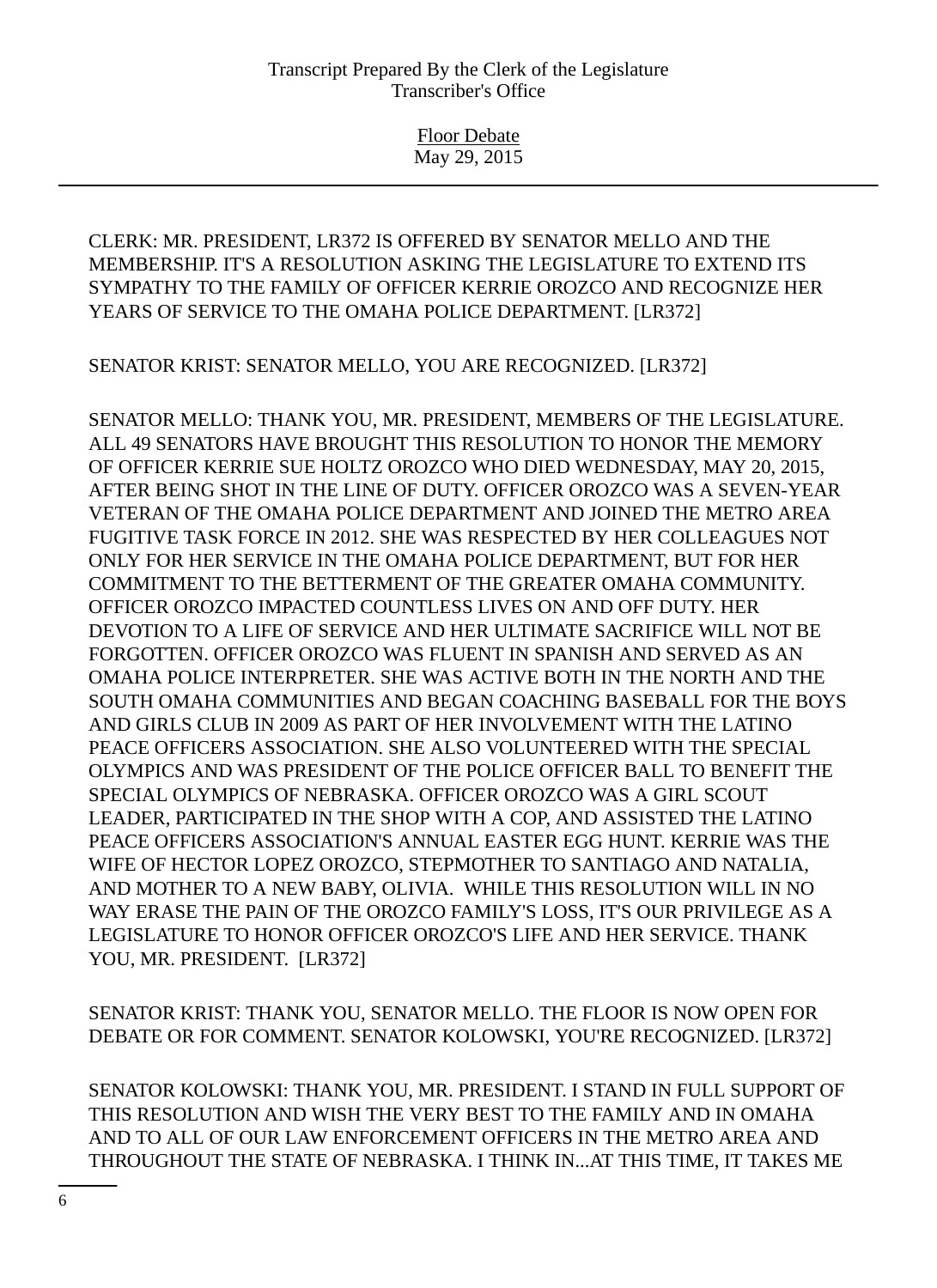Floor Debate May 29, 2015

BACK TO THE MEMORY OF MY OWN YOUNGER BROTHER WHO SERVED 20 YEARS IN THE STATE PATROL IN ILLINOIS, DIED OF A HEART ATTACK IN HIS 20th YEAR. AND ONE OF HIS FOUR SONS IS NOW A LAW ENFORCEMENT OFFICER IN NORTHERN ILLINOIS. AND THE GRANDFATHER IN THAT FAMILY WAS ALSO CHIEF OF POLICE IN PERU, ILLINOIS, GREAT MEMORIES OF THOSE INDIVIDUALS AND ALSO OF THIS OFFICER THAT LOST HER LIFE IN OMAHA. IT'S A VERY HAZARDOUS DUTY. WE'RE VERY GRATEFUL FOR THEIR WORK AND THEIR DEDICATION AND SACRIFICE IN SERVICE TO THEIR POPULATIONS. THANK YOU VERY MUCH. [LR372]

SENATOR KRIST: THANK YOU, SENATOR KOLOWSKI. SENATOR SCHUMACHER, YOU ARE RECOGNIZED. [LR372]

SENATOR SCHUMACHER: I, TOO, RISE IN STRONG SUPPORT OF LR372. I THINK IT'S APPROPRIATE THAT WE RECOGNIZE ALL OF OUR LAW ENFORCEMENT PERSONNEL FOR ALL THE THINGS THAT THEY DO FOR US ON THE STORMY NIGHTS WHEN THEY HAVE TO INVESTIGATE A TRAFFIC ACCIDENT, SOMETIMES A TRAFFIC FATALITY, ON THE HOT DAYS WHEN THEY WORK TRAFFIC, WHEN THEY TRACE DOWN PEOPLE WHO HAVE GOT WARRANTS ON THEM, WHEN THEY SIT IN COURTROOMS WAITING FOR THE JUDGE TO CALL THE CASE UPON WHICH THEY ARE TO TESTIFY, WHEN THEY SOMETIMES ARE ABUSED BY THE DEFENDANTS, SOMETIMES OTHER PEOPLE. AND I THINK IT IS APPROPRIATE THAT WE SALUTE LAW ENFORCEMENT AND WE RECOGNIZE THE TREMENDOUS SERVICE OF THIS YOUNG OFFICER IN OMAHA. AND AT THE END OF THIS, I'D LIKE TO ASK FOR A ROLL CALL VOTE ON THIS MOTION TO SHOW OUR SOLIDARITY FOR THE LAW ENFORCEMENT COMMUNITY IN REGULAR ORDER. THANK YOU. [LR372]

SENATOR KRIST: THANK YOU, SENATOR SCHUMACHER. WOULD YOU LIKE A CALL OF THE HOUSE, SENATOR SCHUMACHER, ALONG WITH THAT REQUEST? [LR372]

SENATOR SCHUMACHER: YES, PLEASE. [LR372]

SENATOR KRIST: THERE'S BEEN A REQUEST TO PLACE THE HOUSE UNDER CALL. THE QUESTION IS, SHALL THE HOUSE GO UNDER CALL? THOSE IN FAVOR VOTE AYE; OPPOSED, NAY. PLEASE RECORD, MR. CLERK. [LR372]

CLERK: 38 AYES, 0 NAYS, MR. PRESIDENT, ON THE MOTION TO PLACE THE HOUSE UNDER CALL. [LR372]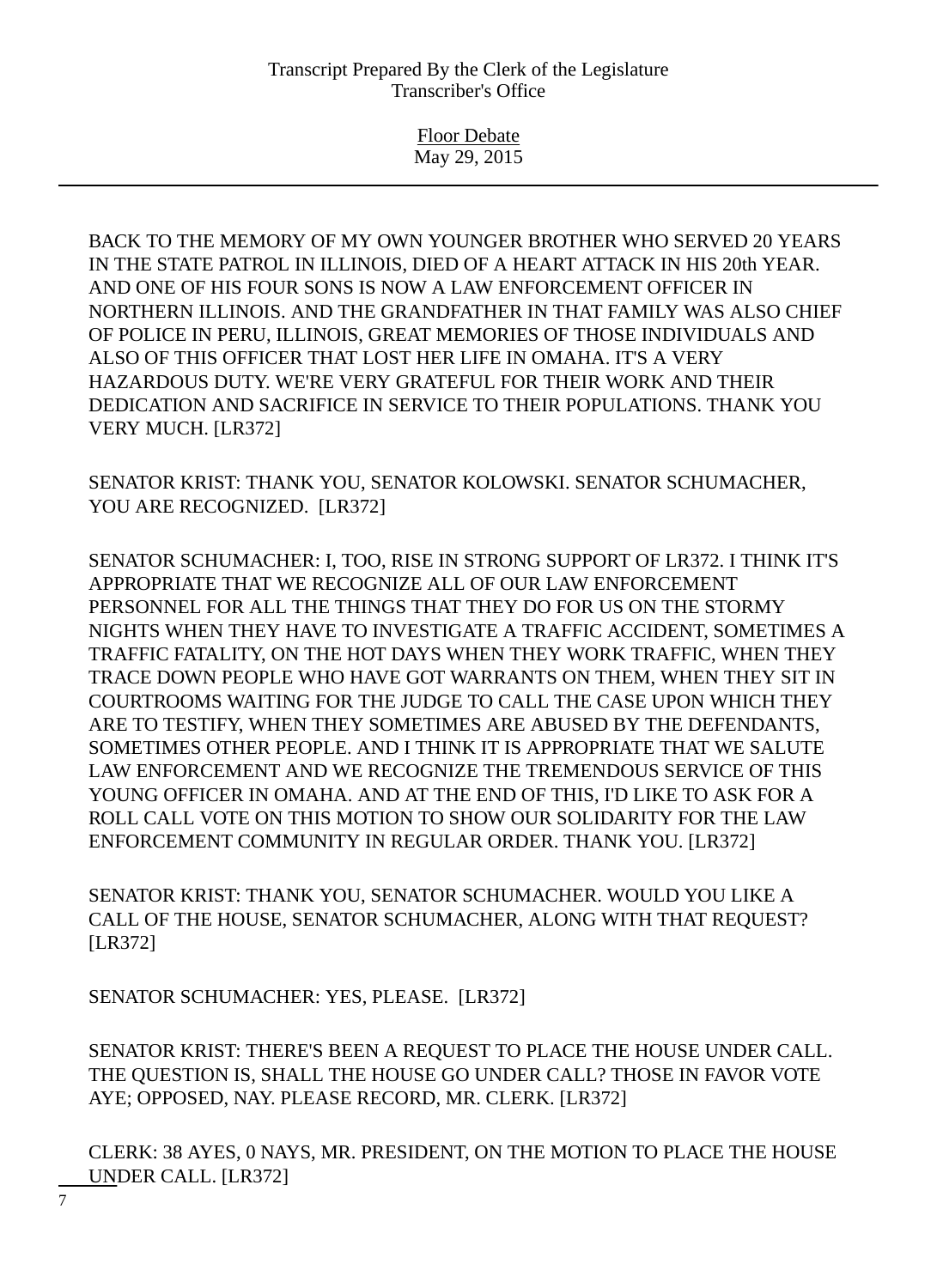Floor Debate May 29, 2015

SENATOR KRIST: THE HOUSE IS UNDER CALL. SENATORS, PLEASE RECORD YOUR PRESENCE. THOSE UNEXCUSED SENATORS OUTSIDE OF THE CHAMBER PLEASE RETURN TO THE CHAMBER AND RECORD YOUR PRESENCE. ALL UNAUTHORIZED PERSONNEL PLEASE LEAVE THE FLOOR. THE HOUSE IS UNDER CALL. SENATOR WILLIAMS AND SENATOR STINNER, PLEASE RETURN TO THE CHAMBER. THE HOUSE IS UNDER CALL. SENATOR WILLIAMS AND SENATOR STINNER, THE HOUSE IS UNDER CALL. PLEASE RETURN TO THE CHAMBER. OH, THANK YOU. SORRY. HIT YOUR BUTTON TWICE. EVERYONE IS ACCOUNTED FOR. MR. CLERK, PLEASE READ THE ROLL. JUST A REMINDER, THIS IS THE ADOPTION OF LR372 HONORING OFFICER OROZCO. [LR372]

CLERK: (ROLL CALL VOTE TAKEN, LEGISLATIVE JOURNAL PAGE 1947.) 48 AYES, 0 NAYS, 1 EXCUSED AND NOT VOTING, MR. PRESIDENT, ON THE ADOPTION OF LR372. [LR372]

SENATOR KRIST: LR372 IS ADOPTED. RAISE THE CALL. MR. CLERK. [LR372]

CLERK: THANK YOU, MR. PRESIDENT. LR373 IS A BILL BY SENATOR HARR RECOGNIZING THE CONTRIBUTIONS AND SERVICE OF MR. JAMES MOYLAN. [LR373]

SENATOR KRIST: SENATOR BURKE HARR, YOU ARE RECOGNIZED. [LR373]

SENATOR HARR: THANK YOU, MR. PRESIDENT AND MEMBERS OF THE BODY. I'D LIKE TO TAKE A POINT OF PERSONAL PRIVILEGE, FIRST, TO CONGRATULATE--IT'S A DAY LATE--YOUR CREIGHTON PREP BLUEJAY JUNIOR JAYS FOR WINNING STATE IN GOLF. THE BOYS' TEAM HAS COME IN FIRST OR SECOND IN EVERY MAJOR SPORT THIS YEAR. SO CONGRATULATIONS, MR. PRESIDENT. NEXT, I'D LIKE TO TALK ABOUT MR. MOYLAN. THIS RESOLUTION IS TO HONOR HIM AND HIS LIFE. HE DID HAVE THREE SONS WHO ATTENDED CREIGHTON PREP AS WELL. MANY OF YOU ARE FAMILIAR WITH HIM AS A LOBBYIST. HE WORKED OUT IN THE ROTUNDA FOR A NUMBER OF YEARS. PRIOR TO THAT AND DURING THAT TIME, HE WAS ALSO A REGENT WITH THE UNIVERSITY FROM 1971 TO 1989. HE SERVED AS PRESIDENT OF THE BOARD OF REGENTS. IN ADDITION, HE WAS INSTRUMENTAL IN GETTING KEARNEY CHANGED FROM KEARNEY STATE TO THE UNIVERSITY OF NEBRASKA AT KEARNEY. HE WAS A WONDERFUL MAN. HE RAISED SIX KIDS, THREE BOYS AND THEN THREE GIRLS. I HAD THE HONOR OF GRADUATING WITH TWO OF HIS DAUGHTERS. AND SO I WOULD THANK THE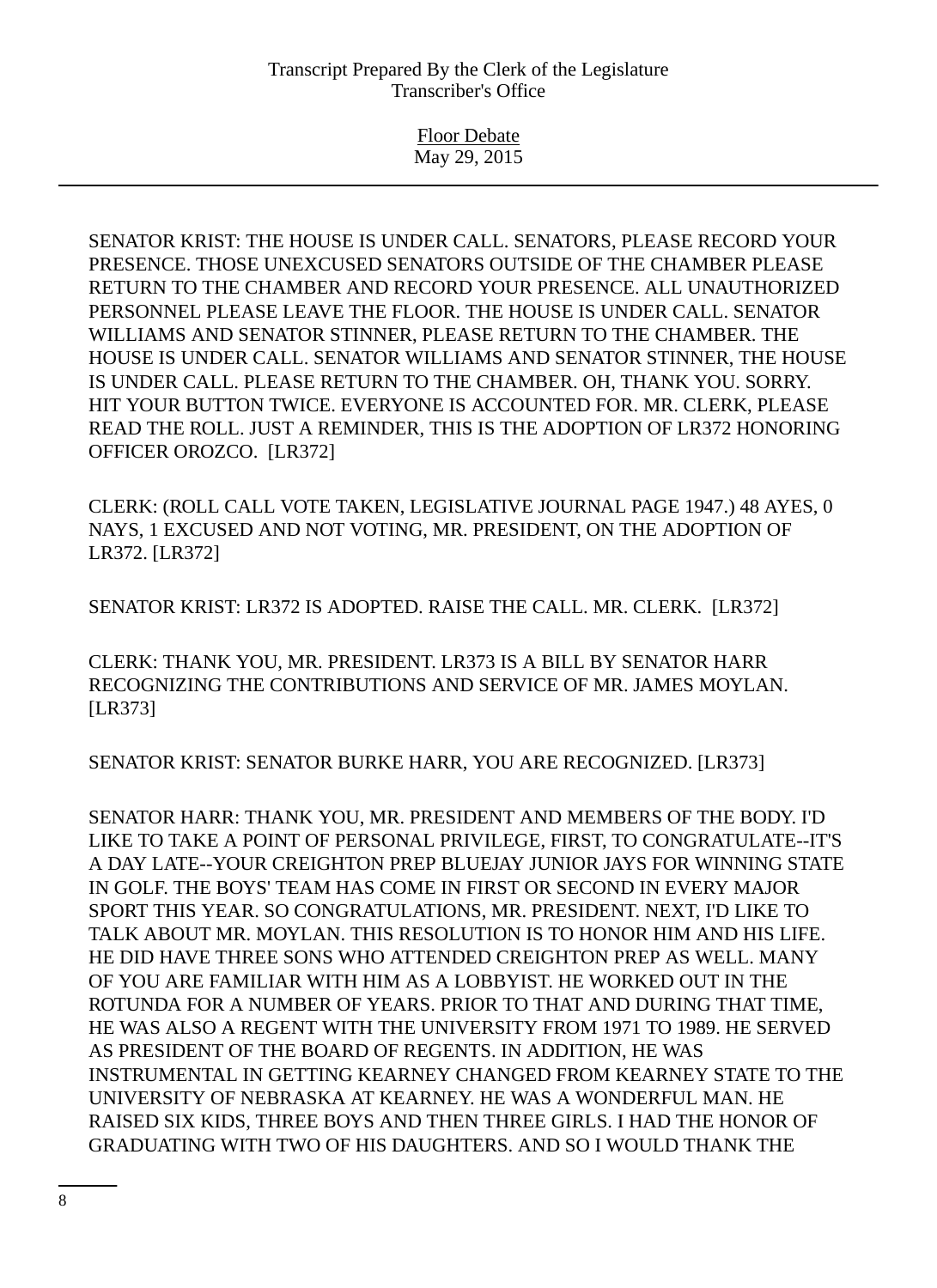BODY, ALL 50 (SIC), FOR SIGNING THE RESOLUTION FOR MR. MOYLAN. THANK YOU, MR. PRESIDENT. [LR373]

SENATOR KRIST: THANK YOU, SENATOR HARR, FOR THE OPENING. THE FLOOR IS NOW OPEN FOR COMMENT. SENATOR CHAMBERS, YOU ARE RECOGNIZED. [LR373]

SENATOR CHAMBERS: MR. PRESIDENT, MEMBERS OF THE LEGISLATURE, I WAS NOT GOING SAY ANYTHING AT ALL TODAY. BUT I HAVE TO ASK SENATOR HARR A QUESTION. [LR373]

SENATOR KRIST: SENATOR HARR, WILL YOU YIELD? [LR373]

SENATOR HARR: YES, I WILL. [LR373]

SENATOR CHAMBERS: SENATOR HARR, WHERE DID YOU GO TO SCHOOL? [LR373]

SENATOR HARR: WELL, I DIDN'T GO TO HIGH SCHOOL. I WENT TO A PREP SCHOOL, CREIGHTON PREP. [LR373]

SENATOR CHAMBERS: ALL RIGHT. HOW MANY SENATORS ARE THERE HERE IN THIS BODY? [LR373]

SENATOR HARR: 49. [LR373]

SENATOR CHAMBERS: AND WHO IS THE 50th ONE? [LR373]

SENATOR HARR: THE PEOPLE. [LR373]

SENATOR CHAMBERS: OH, SO YOU INCLUDED THE PEOPLE WHEN YOU SAY ALL 50 SIGNED? [LR373]

SENATOR HARR: OH, DID I SAY 50? I APOLOGIZE. [LR373]

SENATOR CHAMBERS: SO YOU DON'T EVEN PAY ATTENTION TO WHAT YOU SAY? (LAUGHTER) WHAT THIS DOES, SENATOR HARR, IS GIVES AN OPPORTUNITY FOR ME TO SHOW THAT I PAY ATTENTION TO WHAT MY COLLEAGUES SAY. I AM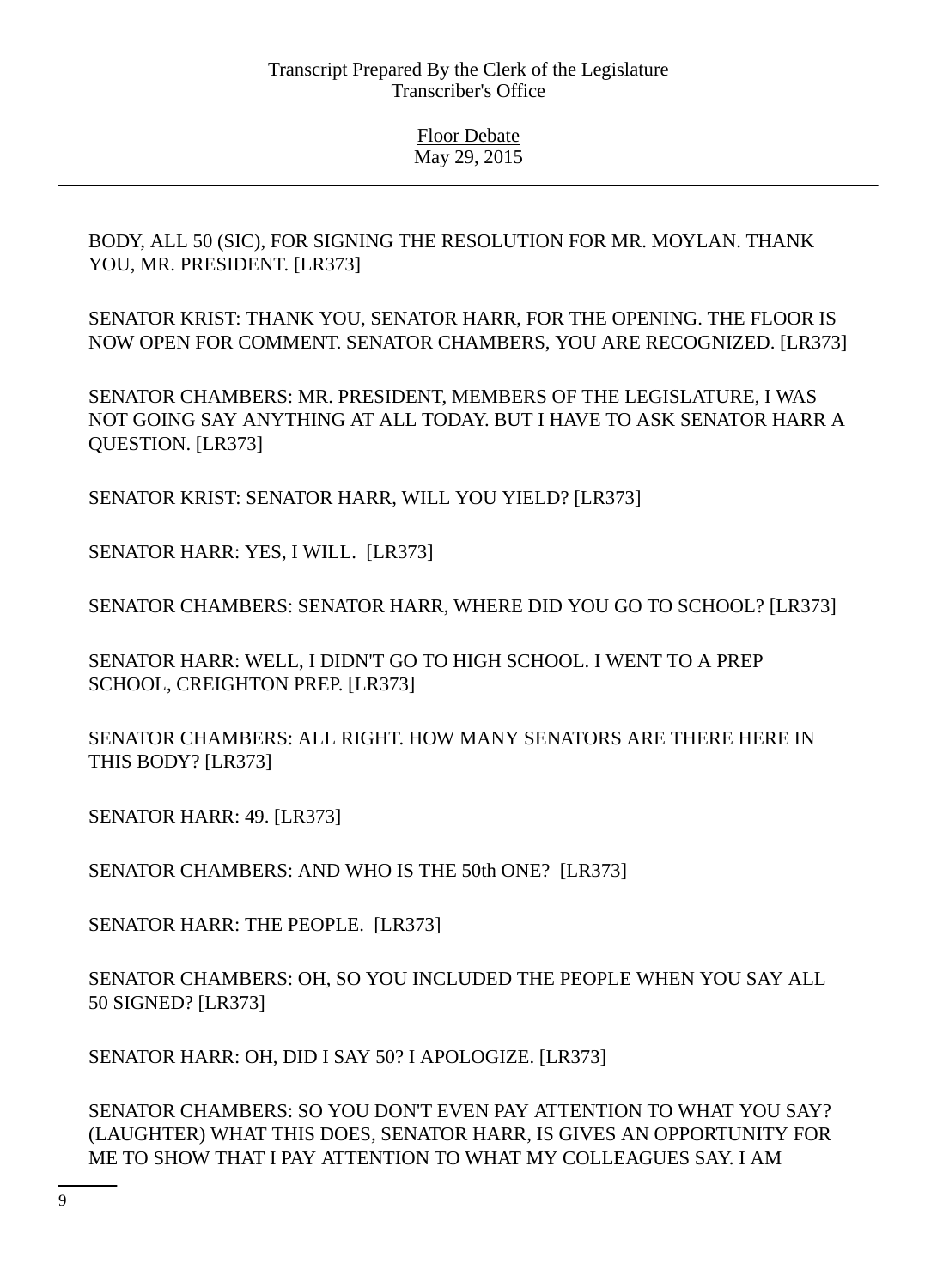Floor Debate May 29, 2015

VERBAL. I AM LOQUACIOUS. BUT I ALSO HAVE EARS WITH WHICH TO HEAR. AND I WILL TELL YOU THIS. A WISE OLD OWL SAT IN AN OAK. THE MORE HE SAW, THE LESS HE SPOKE. THE LESS HE SPOKE, THE MORE HE HEARD. WHY CAN'T YOU ALL BE LIKE THIS BIRD? AND YOU KNOW WHY I SAY YOU ALL? THE MORE I HEAR, THE MORE I SPEAK WHEN IT'S APPROPRIATE, THERE BEING A TIME AND PLACE FOR EVERYTHING. I WANT TO INDICATE THAT MR. MOYLAN WAS ONE OF THOSE PEOPLE WHO, ALTHOUGH HE WAS A LOBBYIST, HE WAS A PERSON, FIRST OF ALL. HE HAD KNOWLEDGE THAT YOU MIGHT NOT BE AWARE OF IF YOU DIDN'T HAVE THE OPPORTUNITY TO ENGAGE HIM IN A DISCUSSION OTHER THAN OF WHAT WAS GOING ON IN THE LEGISLATURE. SO SOMETIMES MY OPPORTUNITY TO TALK TO HIM WAS LIKE GOING TO AN OASIS IN THE MIDDLE OF THE DESERT WHICH WAS NOT A MIRAGE AND THERE WOULD BE COOL, CLEAR WATER. SO ALTHOUGH I DON'T KNOW WHAT HAPPENS AFTER HERE, I DON'T KNOW IF THERE'S A WHERE AFTER HERE, I DON'T KNOW IF THERE'S AN "AFTER HERE" AFTER HERE, BUT I KNOW THAT WHILE MR. MOYLAN WAS HERE, HE WAS A MAN WHO LEFT A FOOTPRINT AND WOULD BE MEMORABLE IF YOU HAD THE OPPORTUNITY TO MEET HIM IN A CAPACITY WHEN HE WAS FUNCTIONING OTHER THAN AS A LOBBYIST. I DON'T GO TO WAKES. I DON'T GO TO FUNERALS. AND I THINK THAT THE LIVING WORLD IS FOR THE LIVING. JESUS SAID LET THE DEAD BURY THE DEAD. SO THERE ARE PEOPLE WHO HAVE CUSTOMS, WHO HAVE TRADITIONS. AND THEY ARE ENTITLED TO THOSE CUSTOMS AND TRADITIONS. AND IF THEY DERIVE COMFORT FROM THAT, IT'S GOOD THAT THOSE THINGS BE HERE. BUT I WANT TO FOCUS EVERYTHING THAT I HAVE, THAT I MAY OFFER ON THOSE WHO ARE HERE RIGHT NOW BECAUSE THEY ARE THE ONES WHO ARE IN NEED OF WHATEVER WE HAVE TO OFFER, WHO CAN APPRECIATE WHATEVER IT IS WE HAVE TO OFFER. AND I'M IN A POSITION TO SAY AS FAR AS MR. MOYLAN WAS CONCERNED, HE KNEW HOW I FELT ABOUT HIM. HE KNEW THE RESPECT THAT I HAD FOR HIM. I DON'T WAIT UNTIL SOMEBODY IS GOING INTO THE COLD, COLD GROUND AND THEN TALK ABOUT WHAT SHOULD HAVE BEEN SAID. SO WE ARE GOING TO HAVE OUR BATTLES. WE'RE GOING TO HAVE OUR CONTENTIONS. AND YOU ALL NEED TO LEARN ONE THING FROM ME. WHEN ALL OF THIS IS OVER, YOU NEED TO LET IT GO. I KNOW THAT I'M NOT THE MOST LIKABLE PERSON IN THE WORLD. OCCASIONALLY I SAY SOMETHING THAT'S NOT TRUE, AND THAT'S ONE OF THOSE OCCASIONS. BUT I HAD TO CORRECT IT SO I'D BE TELLING THE TRUTH. BUT IF YOU CARRY WITH YOU ALL OF THE STUFF THAT HAPPENED HERE, IT WILL BE A PROBLEM FOR YOUR FAMILY, FOR YOUR FRIENDS, AND FOR YOU. WHEN YOU ALL SAY SINE DIE, LET THAT MEAN THAT IT IS OVER. THAT'S MY ADVICE TO YOU AS THE OLDEST PERSON HERE. THE OTHER FESTIVITIES THAT YOU HAVE, I WILL NOT BE A PART OF. BUT I WANTED TO BE HERE AT LEAST FOR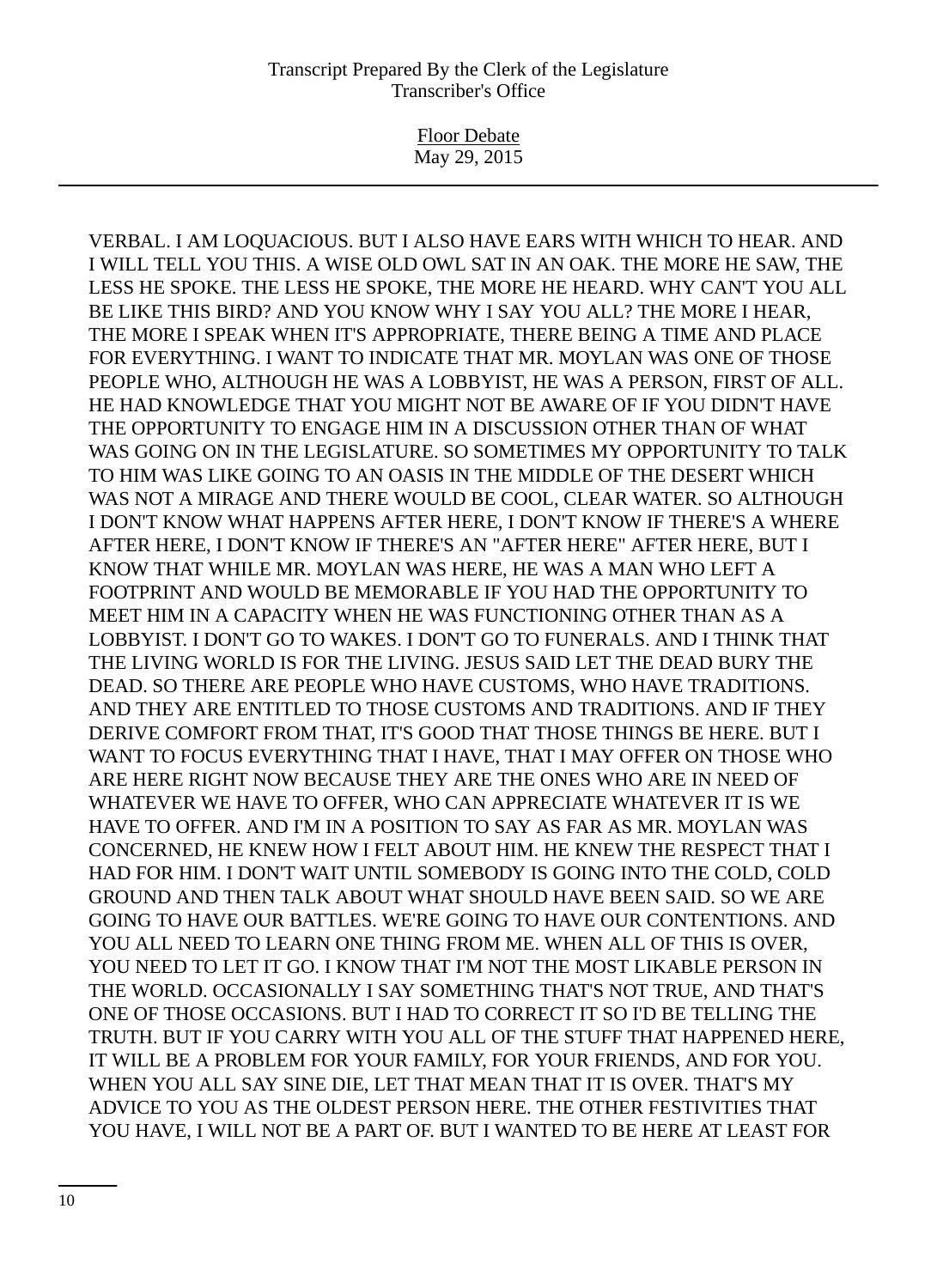THIS RESOLUTION. AND WITH THAT, SENATOR HARR AND MY COLLEAGUES, I BID YOU ADIEU. [LR373]

SENATOR KRIST: SENATOR BLOOMFIELD, YOU'RE RECOGNIZED. [LR373]

SENATOR BLOOMFIELD: THANK YOU, MR. PRESIDENT. I BELIEVE WHEN JESUS SAID, LET THE DEAD BURY THE DEAD, HE WAS SPEAKING SPIRITUALLY. WERE WE TO IN FACT LET THAT HAPPEN, IT WOULD NEITHER BE A HEALTHY NOR PLEASANT-SMELLING PLACE THAT WE RESIDE IN. THANK YOU, MR. PRESIDENT. [LR373]

SENATOR KRIST: THANK YOU, SENATOR BLOOMFIELD. (VISITORS INTRODUCED.) SEEING NO ONE ELSE WISHING TO SPEAK, SENATOR HARR, YOU'RE RECOGNIZED TO CLOSE. [LR373]

SENATOR HARR: THANK YOU, MR. PRESIDENT. AND LIKE I SAID, I WANT TO THANK THE OTHER 48 SENATORS, 49 WITH MYSELF, FOR SIGNING THIS RESOLUTION. I DID ATTEND THE WAKE FOR MR. MOYLAN AND IT WAS A FINE TRIBUTE TO A GREAT MAN WHO ENJOYED A GOOD LIFE AND A GOOD LAUGH. SO I WOULD ASK FOR YOUR SUPPORT ON LR373. THANK YOU, MR. PRESIDENT. [LR373]

SENATOR KRIST: THANK YOU, SENATOR HARR. YOU'VE HEARD THE CLOSING TO LR373. THE QUESTION IS THE ADOPTION. ALL THOSE IN FAVOR VOTE AYE; OPPOSED, NAY. HAVE ALL THOSE VOTED THAT WISH TO? PLEASE RECORD, MR. CLERK. [LR373]

CLERK: 45 AYES, 0 NAYS, MR. PRESIDENT, ON THE ADOPTION OF THE RESOLUTION. [LR373]

SENATOR KRIST: LR373 IS ADOPTED. NEXT ITEM. [LR373]

CLERK: MR. PRESIDENT, LR374 IS A RESOLUTION BY DAVIS AND THE MEMBERSHIP THAT ASKS THE LEGISLATURE TO COMMEND THE STAFF OF THE AINSWORTH CARE CENTER AND LOGAN VALLEY MANOR FOR THEIR DEDICATION AND SACRIFICE ON BEHALF OF THE RESIDENTS OF THOSE CARE FACILITIES. [LR374]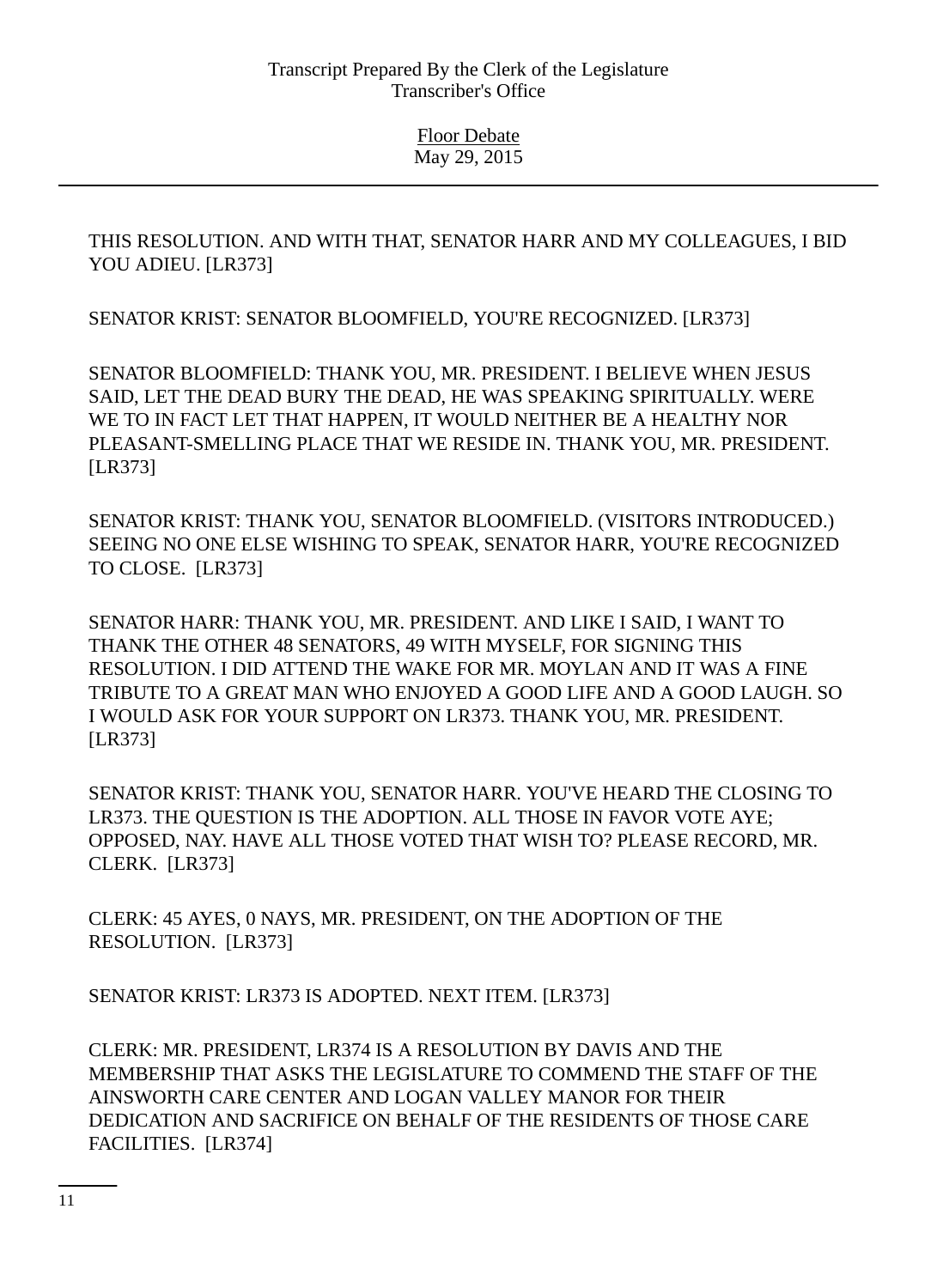> Floor Debate May 29, 2015

SENATOR KRIST: SENATOR DAVIS, YOU ARE RECOGNIZED. [LR374]

SENATOR DAVIS: THANK YOU, MR. PRESIDENT AND COLLEAGUES. LR374 COMMENDS EMPLOYEES AT THE AINSWORTH AND LYONS NURSING HOMES FOR THE COMPASSION, DEDICATION, AND PROFESSIONALISM THEY DEMONSTRATED IN THE FACE OF THE COLLAPSE OF THE ENTITY WHICH WAS OPERATING THOSE NURSING HOMES. TO REFRESH YOUR MEMORY, THESE NURSING HOMES WERE TWO OF FOUR FACILITIES OPERATING IN NEBRASKA WHICH WERE CAUGHT UP IN THE DISINTEGRATION OF THE MULTIPLE UTAH ENTITIES WHICH OWNED THESE NURSING HOMES AND OTHERS IN NEBRASKA AND NATIONALLY. THE STAFF OF THE FACILITIES AT AINSWORTH AND LYONS CONTINUED TO PROVIDE CARE AND SERVICE TO THE RESIDENTS OF THESE NURSING HOMES, ALTHOUGH THEY RECEIVED NO PAY BETWEEN APRIL 1 AND MAY 6 AND ARE UNLIKELY TO BE COMPENSATED FOR THAT FIVE-WEEK PERIOD. THE STATE OF NEBRASKA, THE FAMILIES OF THE RESIDENTS, AND THE COMMUNITIES IN WHICH THEY ARE LOCATED OWE THESE STAFF MEMBERS A GREAT DEAL OF GRATITUDE FOR THE SACRIFICES THEY MADE IN REPORTING TO WORK PROMPTLY AND CHEERFULLY DESPITE THE FACT THAT THEY WERE NO LONGER BEING COMPENSATED. I WANT TO THANK THE OTHER 48 SENATORS IN THE BODY WHO SIGNED THE RESOLUTION. THESE SELFLESS INDIVIDUALS ARE A SHINING EXAMPLE OF WHAT MAKES NEBRASKA A GREAT PLACE TO LIVE--A COMMITMENT TO COMPASSION, ATTENTION TO DETAIL, AND AN UNSELFISH NATURE IN PLACING THE NEEDS OF OTHERS ABOVE THE NEEDS OF THEMSELVES. THANK YOU, MR. PRESIDENT. [LR374]

SENATOR KRIST: THANK YOU, SENATOR DAVIS. THE FLOOR IS NOW OPEN FOR COMMENT. THOSE WISHING TO SPEAK: SENATOR BRASCH, COASH, AND CAMPBELL. SENATOR BRASCH, YOU ARE RECOGNIZED. [LR374]

SENATOR BRASCH: THANK YOU, MR. PRESIDENT, AND THANK YOU, COLLEAGUES. I STAND IN SUPPORT OF THIS LR374. AND SENATOR DAVIS' STAFF AND MY STAFF HAD ALSO WORKED TO GET THE NAMES OF EACH ONE OF THE INDIVIDUALS. WHEN I STOPPED IN THE FACILITY IN LYONS, IMMEDIATELY THE STAFF THAT WERE THERE, THE FIRST WORDS THAT CAME OUT OF THEIR MOUTHS WERE: EVERYONE IS OKAY. THERE HAD BEEN NO FALLS, NO OPEN WOUNDS. THEIR WELL-BEING WAS CARED FOR. AND THEY WERE PROUD OF THAT EVEN THOUGH THEY HAD NOT BEEN PAID, HAD NOT BEEN COMPENSATED. THEIR FIRST CONCERN WAS FOR THE WELL-BEING OF THE RESIDENTS THERE. THEN THEY HAD MENTIONED THAT THEY WERE WORRIED ABOUT THEIR ABILITY TO PAY THEIR DEBTS FOR THEIR HOUSEHOLD. SO I COMMEND THOSE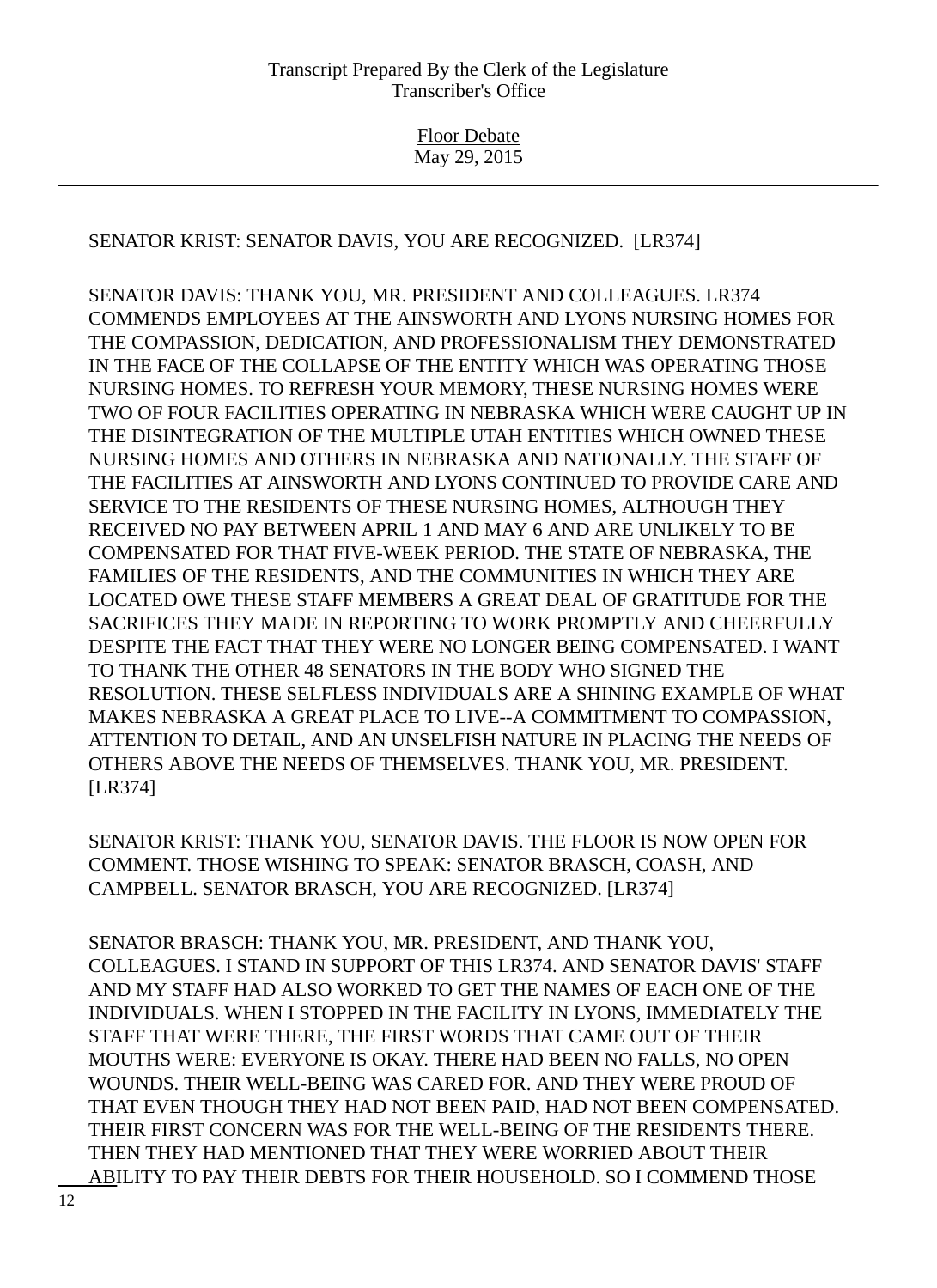Floor Debate May 29, 2015

INDIVIDUALS IN BOTH COMMUNITIES FOR THEIR OUTSTANDING VOLUNTEERING BASICALLY TO TAKE CARE OF THOSE WHO CANNOT CARE FOR THEMSELVES. THANK YOU, COLLEAGUES, THANK YOU, MR. PRESIDENT. [LR374]

SENATOR KRIST: THANK YOU, SENATOR BRASCH. SENATOR COASH, YOU'RE RECOGNIZED. [LR374]

SENATOR COASH: THANK YOU, MR. PRESIDENT. COLLEAGUES, I APPRECIATE SENATOR DAVIS AND SENATOR BRASCH PUTTING THIS RESOLUTION TOGETHER. THE COMMUNITY OF AINSWORTH IS NEAR THE COMMUNITY WHERE I GREW UP. AND I KNOW MANY OF THE PEOPLE WHO ARE LISTED ON THIS RESOLUTION. I'M VERY PROUD OF WHAT THEY'VE DONE. THEY HAVE PUT IN TIME THAT HAS BEEN UNCOMPENSATED, NOT FOR A DAY OR A FEW DAYS, BUT FOR WEEKS. AND THEY DID THIS BECAUSE THEY'RE NEBRASKANS AND THEY CARE ABOUT THEIR COMMUNITY AND THEY CARE ABOUT THE ELDERLY IN THEIR COMMUNITY. AND WE SHOULD BE PROUD OF THAT. AND WE SHOULD DO MORE THAN JUST PASS THIS RESOLUTION. WE NEED TO WORK IN THIS BODY TO ASSURE THAT THIS KIND OF THING DOESN'T HAPPEN AGAIN. BECAUSE WITHOUT US, IT COULD HAPPEN AGAIN. AND WE HAVE A RESPONSIBILITY TO DO MORE THAN THIS RESOLUTION. AND I'M LOOKING FORWARD TO HELPING IN THAT EFFORT NEXT YEAR. AND AGAIN, I COMMEND ALL OF THOSE EMPLOYEES WHO WENT ABOVE AND BEYOND. AND AS SENATOR BRASCH INDICATED, THEY VOLUNTEERED. AND THEY ARE UNLIKELY TO BE PAID. BUT THEY DO IT BECAUSE THEY CARE. THEY DO IT BECAUSE THAT IS WHAT YOU DO IN A COMMUNITY IN ORDER TO TAKE CARE OF THE MOST VULNERABLE. THANK YOU, MR. PRESIDENT. [LR374]

SENATOR KRIST: THANK YOU, SENATOR COASH. SENATOR CAMPBELL, YOU'RE RECOGNIZED. [LR374]

SENATOR CAMPBELL: THANK YOU, MR. PRESIDENT. I WISH TO THANK SENATOR BRASCH AND SENATOR DAVIS FOR THE RESOLUTION BEFORE US AND THE HOURS THAT BOTH OF THOSE SENATORS HAVE SPENT WORKING WITH THE COMMUNITIES, WITH THE DEPARTMENT, WITH THE GOVERNOR'S OFFICE TO REACH SOME RESOLUTION FOR THOSE RESIDENTS. I WOULD LIKE TO SAY, PLEASE DO NOT JUST PASS THIS RESOLUTION AND MOVE ON. WHAT I WOULD ASK THAT YOU DO, THAT IF YOU HAVE NURSING CARE FACILITIES IN YOUR DISTRICTS, THAT BETWEEN NOW AND THE NEXT SESSION YOU TAKE TIME AND STOP IN AND THANK THE STAFF. WE HAVE WONDERFUL PEOPLE ACROSS THE STATE WHO CARE FOR OUR SENIOR CITIZENS, THE ELDERLY, WHO PAID TAXES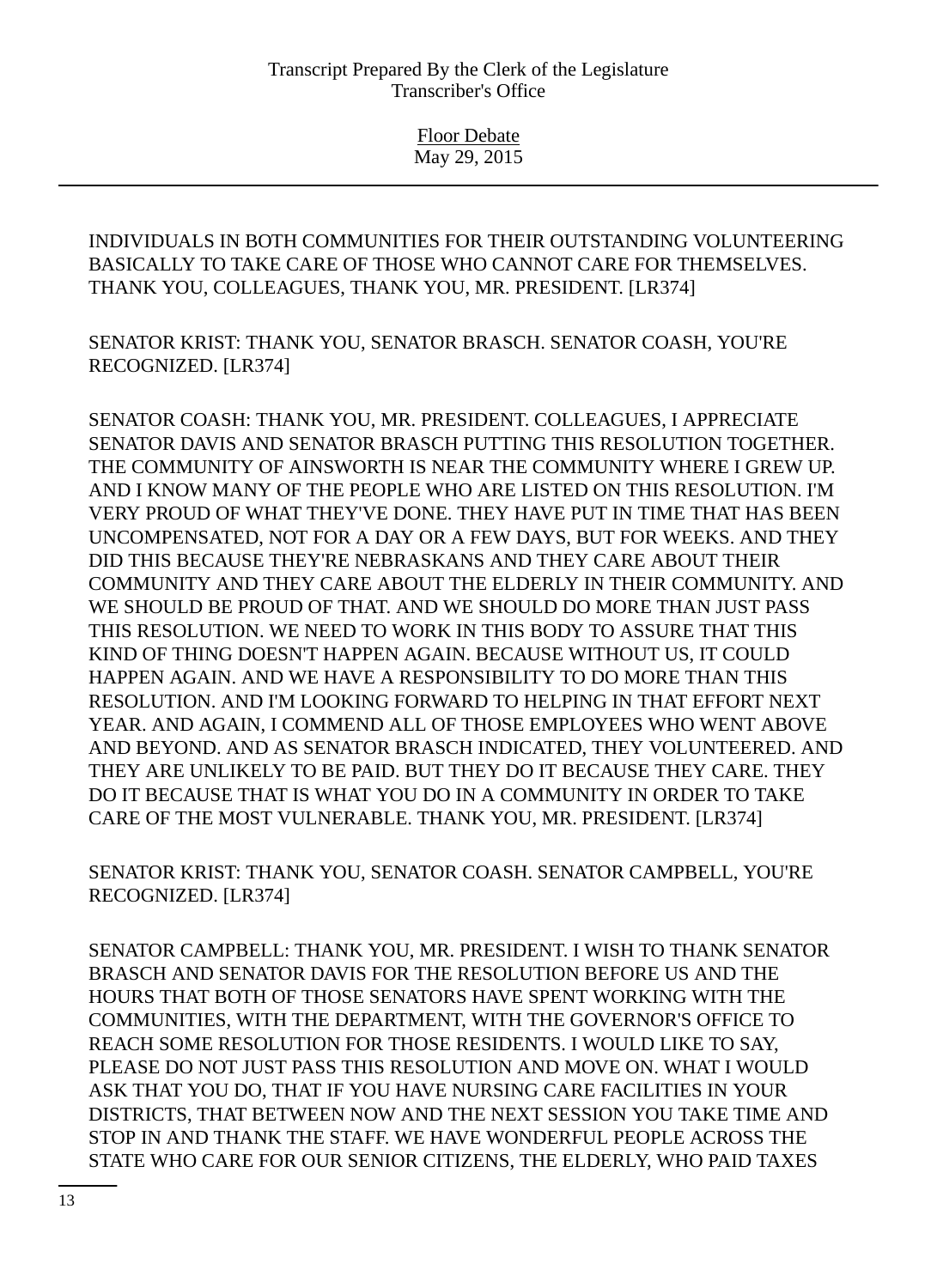Floor Debate May 29, 2015

YEAR AFTER YEAR, BUILT THE STATE OF NEBRASKA, CARE DEEPLY ABOUT IT. IT'S OUR TIME TO CARE ABOUT THEM. AND IF YOU WOULD JUST TAKE A FEW MINUTES TO WALK AROUND AND CHAT WITH THEM AND THANK THE STAFF, IT WOULD HAVE GREAT MEANING. AND THEN YOU'D HAVE AN UNDERSTANDING WHEN WE COME BACK NEXT YEAR, AND WE MAY NEED LEGISLATION TO DEAL WITH SOME OF THE PROBLEMS WE'VE ENCOUNTERED. YOU WILL HAVE HAD A FIRSTHAND EXPERIENCE OF VISITING THOSE CARE FACILITIES. SO HOPEFULLY YOU WILL LOOK AT THIS RESOLUTION AS A CHARGE TO ALL OF US TO TAKE ON THAT TASK IN THIS INTERIM. THANK YOU, MR. PRESIDENT. [LR374]

SENATOR KRIST: THANK YOU, SENATOR CAMPBELL. SENATOR SULLIVAN, YOU'RE RECOGNIZED. [LR374]

SENATOR SULLIVAN: THANK YOU, MR. PRESIDENT, AND GOOD MORNING, COLLEAGUES. AND I WOULD CERTAINLY ECHO ALL THAT HAS BEEN SAID WITH RESPECT TO THIS RESOLUTION AND THANK SENATOR DAVIS FOR INTRODUCING IT. ON MY SCHEDULE, IN MY CALENDAR NEXT WEEK, I'M GOING TO THE WILLOWS IN NELIGH, NEBRASKA, IN MY DISTRICT, WHICH IS AN ASSISTED LIVING FACILITY. AND I WILL MAKE A POINT, FOLLOWING UP SENATOR CAMPBELL'S COMMENTS, TO REACH OUT TO THE SEVERAL OF THE FACILITIES THAT I HAVE IN DISTRICT 41. AND I KNOW THE CHALLENGES THAT SOME OF THEM HAVE FACED. I THINK WHEN WE SPOKE OF THIS SITUATION EARLIER, I REMARKED ABOUT WHAT HAD HAPPENED IN SPALDING, WHICH IS A COMMUNITY IN MY DISTRICT, AND THE IMPACT WHEN THAT NURSING HOME CLOSED THERE AND THE IMPACT THAT IT HAD ON THE RESIDENTS WHO THEN HAD TO GO TO OTHER FACILITIES, AND THEN, OF COURSE, WHAT THE COMMUNITY OF SPALDING HAS CONTINUED TO DO, WHICH IS TRY TO RAISE THE FUNDS NEEDED TO BUILD A NEW FACILITY. AND INTERESTINGLY ENOUGH, I WAS JUST LOOKING AT MY E-MAILS EARLIER THIS MORNING. AND THERE'S A CONFERENCE COMING UP IN OCTOBER CALLED THE RURAL FUTURES INSTITUTE. AND IN TALKING ABOUT THE DIFFERENT THINGS THAT WERE ON THE PROGRAM, THERE WAS THE COMMENT MADE ABOUT MORE AND MORE YOUNG PEOPLE WHO ARE INTERESTED IN RETURNING TO RURAL COMMUNITIES, SMALL COMMUNITIES, TO RAISE THEIR FAMILIES. AND AS YOU WELL KNOW, I JUST GET VERY ENTHUSED AND EXCITED ABOUT THAT BECAUSE ONE OF MY COMMITMENTS IS TO THE FUTURE OF RURAL NEBRASKA AND TO THE COMMUNITIES. BUT IN THE WHOLE COURSE OF THAT, WE CANNOT FORGET THE OLDER PEOPLE WHO HELPED BUILD THOSE RURAL COMMUNITIES, WHO NOW ARE AT THE POINT IN THEIR LIVES WHERE THEY NEED SOME ADDITIONAL ASSISTANCE. AND THEY WANT VERY MUCH TO LIVE AND CONTINUE AND TO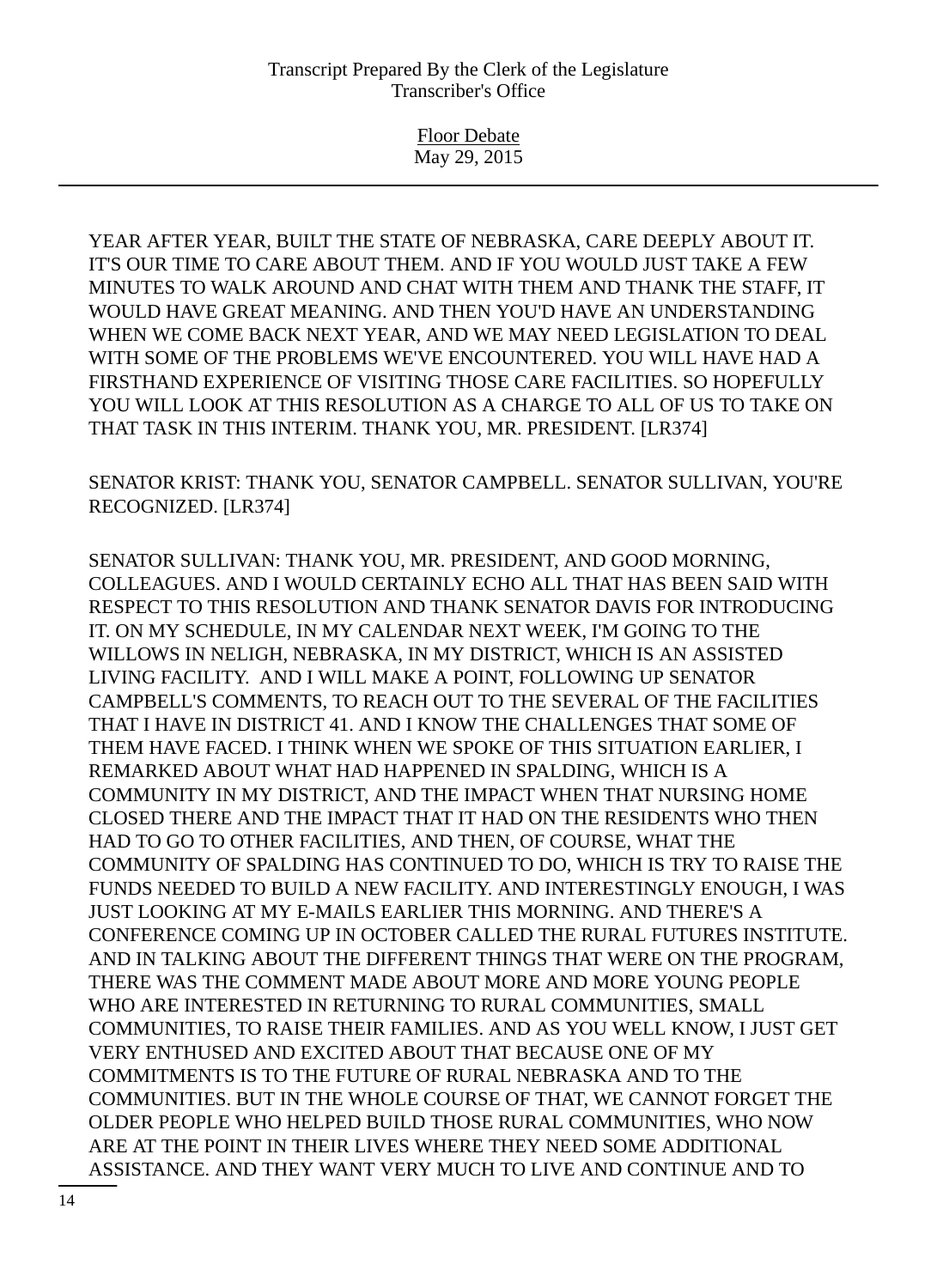Floor Debate May 29, 2015

END THEIR DAYS IN THOSE COMMUNITIES. AND SO THOSE LONG-TERM CARE FACILITIES ARE SO IMPORTANT. BUT WITH THE DEMOGRAPHICS OF NEBRASKA AND HOW THE DEPOPULATION IN THE RURAL AREAS CONTINUES, THAT IS A GROWING CHALLENGE. SO I ECHO SENATOR CAMPBELL'S CONCERN AND THE NEED FOR US TO LOOK CAREFULLY AT THIS SITUATION AND DO WHAT WE CAN POLICYWISE TO NOT ONLY ENSURE THE QUALITY, BUT ALSO THE LOCATION OF SOME OF THESE FACILITIES BECAUSE IT'S PART OF THE FABRIC AND THE WEB OF NEBRASKA. AND WE CANNOT FORGET THESE INDIVIDUALS WHO HELPED BUILD THIS STATE TO WHERE IT IS, AND WE WANT TO MAKE SURE THAT WE CONTINUE TO TAKE CARE OF THEM TO THE END OF THEIR DAYS. THANK YOU, MR. PRESIDENT. [LR374]

SENATOR KRIST: THANK YOU, SENATOR SULLIVAN. SEEING NO ONE ELSE WISHING TO SPEAK, SENATOR DAVIS, YOU'RE RECOGNIZED TO CLOSE. [LR374]

SENATOR DAVIS: THANK YOU, MR. PRESIDENT. I WANT TO THANK SENATOR SULLIVAN, SENATOR CAMPBELL, SENATOR COASH, AND SENATOR BRASCH FOR THE COMMENTS THEY MADE THIS MORNING WHICH I THINK ARE SO APPROPRIATE. AND I HOPE THE BODY RECOGNIZES WHAT SENATOR COASH SAID ABOUT THIS ISSUE. IT IS A VERY SERIOUS ISSUE THAT THE STATE WILL NEED TO FACE NEXT YEAR. AND WE WILL NEED TO FIND SOME LEGISLATION AND PUT SOMETHING FORWARD BECAUSE WE CAN'T RELY ON VOLUNTEERS TO TAKE CARE OF THE PEOPLE IN OUR STATE WHO ARE MOST NEEDY AND HAVE THE MOST HEALTHCARE NEEDS AT A TIME WHEN THE COMPANY THAT IS OPERATING THEM CEASES TO EXIST. I THINK THAT WE ALL HAVE TO RECOGNIZE HOW INCREDIBLY LUCKY WE WERE THAT THESE FOLKS STEPPED UP AND TOOK THE RESPONSIBILITY AND TOOK THE LIABILITY TO CARE FOR THE FOLKS WHO NEEDED THE HELP, WHO WERE RELYING ON THEM FOR MEALS, FOR NURSING CARE, FOR EVERYTHING. YOU JUST CAN'T THANK THEM ENOUGH. REMEMBER, A LOT OF THESE PEOPLE, COLLEAGUES, ARE PEOPLE WHO REALLY AREN'T MAKING A LOT OF MONEY. THEY JUST THOUGHT IT WAS MUCH MORE IMPORTANT THAT THEY BE THERE FOR THOSE RESIDENTS. AND THEY MADE PERSONAL SACRIFICES TO DO IT. AND I'M SURE THEY HAD BOUNCED CHECKS. AND I'M SURE THEY HAVE BILLS THAT THEY CAN'T PAY BECAUSE THEY CHOSE TO STICK WITH THAT NURSING HOME AND STAY WITH THOSE RESIDENTS RATHER THAN QUIT AND GO FIND ANOTHER JOB BECAUSE THEY THOUGHT IT WAS A HIGHER DUTY. I CAN'T THANK YOU ENOUGH, COLLEAGUES, FOR PASSING THE RESOLUTION AND URGE YOU TO VOTE GREEN ON THE RESOLUTION. THANK YOU. [LR374]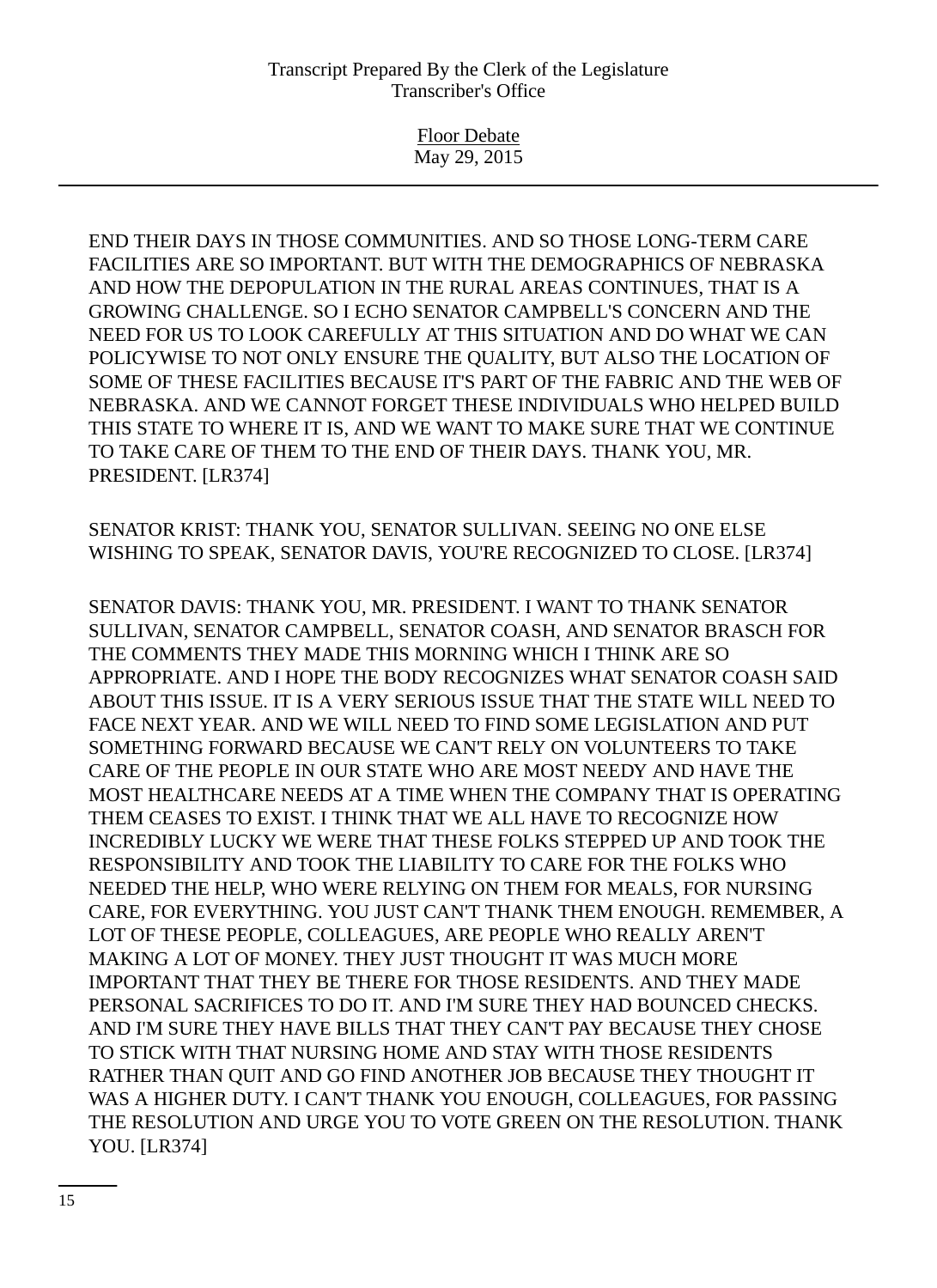SENATOR KRIST: THANK YOU, SENATOR DAVIS. YOU HAVE HEARD THE CLOSING FOR LR374. ALL THOSE IN FAVOR, AYE; OPPOSED, NAY. PLEASE RECORD, MR. CLERK. [LR374]

CLERK: 37 AYES, 0 NAYS, MR. PRESIDENT, ON THE ADOPTION OF LR374. [LR374]

SENATOR KRIST: LR374 IS ADOPTED. NEXT ITEM. [LR374]

CLERK: MR. PRESIDENT, LR375, A RESOLUTION BY SENATOR FRIESEN CONGRATULATING THE GILTNER HIGH SCHOOL HORNETS FOR WINNING THE 2015 CLASS D BOYS' STATE TRACK AND FIELD CHAMPIONSHIP. [LR375]

SENATOR KRIST: SENATOR FRIESEN, YOU'RE RECOGNIZED. [LR375]

SENATOR FRIESEN: THANK YOU, MR. PRESIDENT. GOOD MORNING, COLLEAGUES. THIS IS IN RECOGNITION OF THE EXTREMELY TALENTED GILTNER HIGH SCHOOL HORNETS CLASS D CHAMPIONS, THE BOYS' STATE CHAMPIONSHIP. THANK YOU, MR. PRESIDENT. [LR375]

SENATOR KRIST: THANK YOU, SENATOR FRIESEN. SEEING NO ONE IN THE QUEUE, SENATOR FRIESEN, YOU'RE RECOGNIZED TO CLOSE. SENATOR FRIESEN WAIVES CLOSING. THE QUESTION IS THE ADOPTION OF LR375. ALL THOSE IN FAVOR VOTE AYE; OPPOSED, NAY. PLEASE RECORD, MR. CLERK. [LR375]

CLERK: 38 AYES, 0 NAYS, MR. PRESIDENT, ON THE ADOPTION OF LR375. [LR375]

SENATOR KRIST: LR375 IS ADOPTED. NEXT ITEM. [LR375]

CLERK: LR376 BY SENATOR FRIESEN CONGRATULATES THE GILTNER HIGH SCHOOL HORNETS FOR WINNING THE CLASS D GIRLS' STATE TRACK AND FIELD CHAMPIONSHIP. [LR376]

SENATOR KRIST: SENATOR FRIESEN, YOU'RE RECOGNIZED. [LR376]

SENATOR FRIESEN: THANK YOU, MR. PRESIDENT. THIS ALSO IS IN RECOGNITION OF THE EXTREMELY TALENTED GIRLS OF THE GILTNER HIGH SCHOOL HORNETS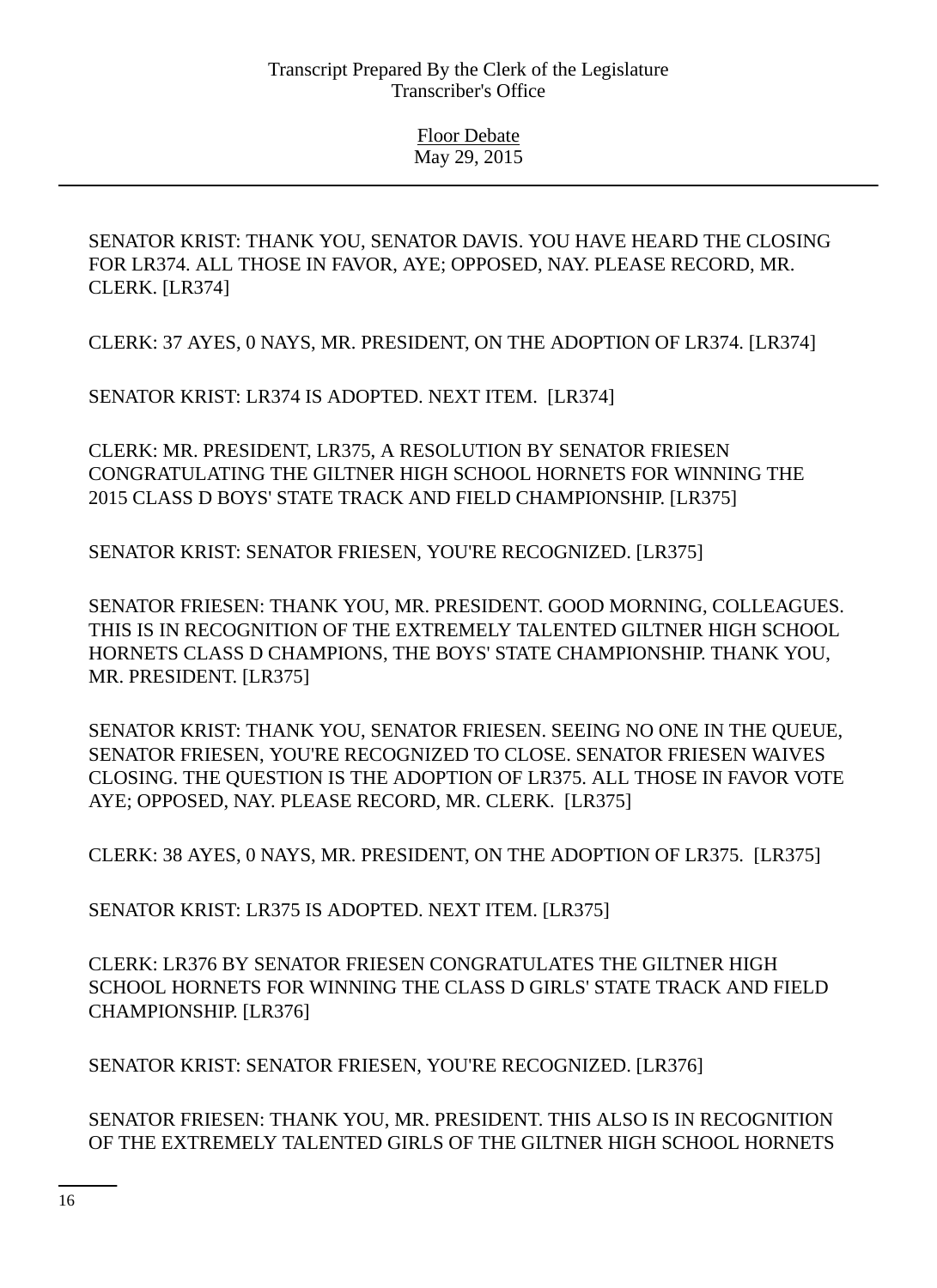WHO WON THE CLASS D STATE TRACK CHAMPIONSHIP. THANK YOU, MR. PRESIDENT. [LR376]

SENATOR KRIST: THANK YOU, SENATOR FRIESEN. SEEING NO ONE ELSE IN THE QUEUE, SENATOR FRIESEN WAIVES CLOSING. THE QUESTION IS THE ADOPTION OF LR376. ALL THOSE IN FAVOR VOTE AYE; OPPOSED, NAY. PLEASE RECORD, MR. CLERK. [LR376]

CLERK: 38 AYES, 0 NAYS, MR. PRESIDENT, ON THE ADOPTION OF LR376. [LR376]

SENATOR KRIST: LR376 IS ADOPTED. NEXT ITEM. [LR376]

CLERK: LR377, A RESOLUTION BY SENATOR WATERMEIER, TO ASK THE LEGISLATURE TO RECOGNIZE THE CONTRIBUTIONS AND SERVICE OF RODNEY VANDEBERG AND EXTENDS ITS SYMPATHY TO HIS FAMILY. [LR377]

SENATOR KRIST: SENATOR WATERMEIER, YOU'RE RECOGNIZED. [LR377]

SENATOR WATERMEIER: THANK YOU, MR. PRESIDENT. GOOD MORNING, NEBRASKANS. ON SATURDAY, MAY 23, RODNEY VANDEBERG PASSED AWAY AND WE LOST A GREAT NEBRASKAN. MR. VANDEBERG WAS A DEDICATED PUBLIC SERVANT AND CIVIC LEADER THROUGHOUT HIS LIFETIME. HE SERVED IN THE UNITED STATES ARMY RESERVE, AS THE MAYOR OF FALLS CITY, AND WAS CURRENTLY SERVING AS DISTRICT 1 HIGHWAY COMMISSIONER. HE WAS CHAIRMAN, PRESIDENT, AND CEO OF THE FIRST NATIONAL BANK AND TRUST OF FALLS CITY FOR OVER 35 YEARS. HE LED COMMUNITY FUND-RAISING PROJECTS...AS THE NEW RULO BRIDGE OVER THE MISSOURI RIVER, A NEW FALLS CITY LIBRARY AND ARTS CENTER, THE COMMUNITY MEDICAL CENTER, AND THE FIEDLER FAMILY BALL COMPLEX. I WOULD LIKE TO EXTEND MY SYMPATHY TO THE FAMILY OF MR. VANDEBERG. HIS EXEMPLARY LEADERSHIP WILL BE GREATLY MISSED IN OUR STATE. THANK YOU, MR. PRESIDENT. [LR377]

SENATOR KRIST: THANK YOU, SENATOR WATERMEIER. SEEING NO ONE ELSE IN THE QUEUE, SENATOR WATERMEIER WAIVES CLOSING. THE QUESTION IS THE ADOPTION OF LR377. ALL THOSE IN FAVOR VOTE AYE; OPPOSED, NAY. PLEASE RECORD, MR. CLERK. [LR377]

CLERK: 39 AYES, 0 NAYS, MR. PRESIDENT, ON THE ADOPTION OF LR377. [LR377]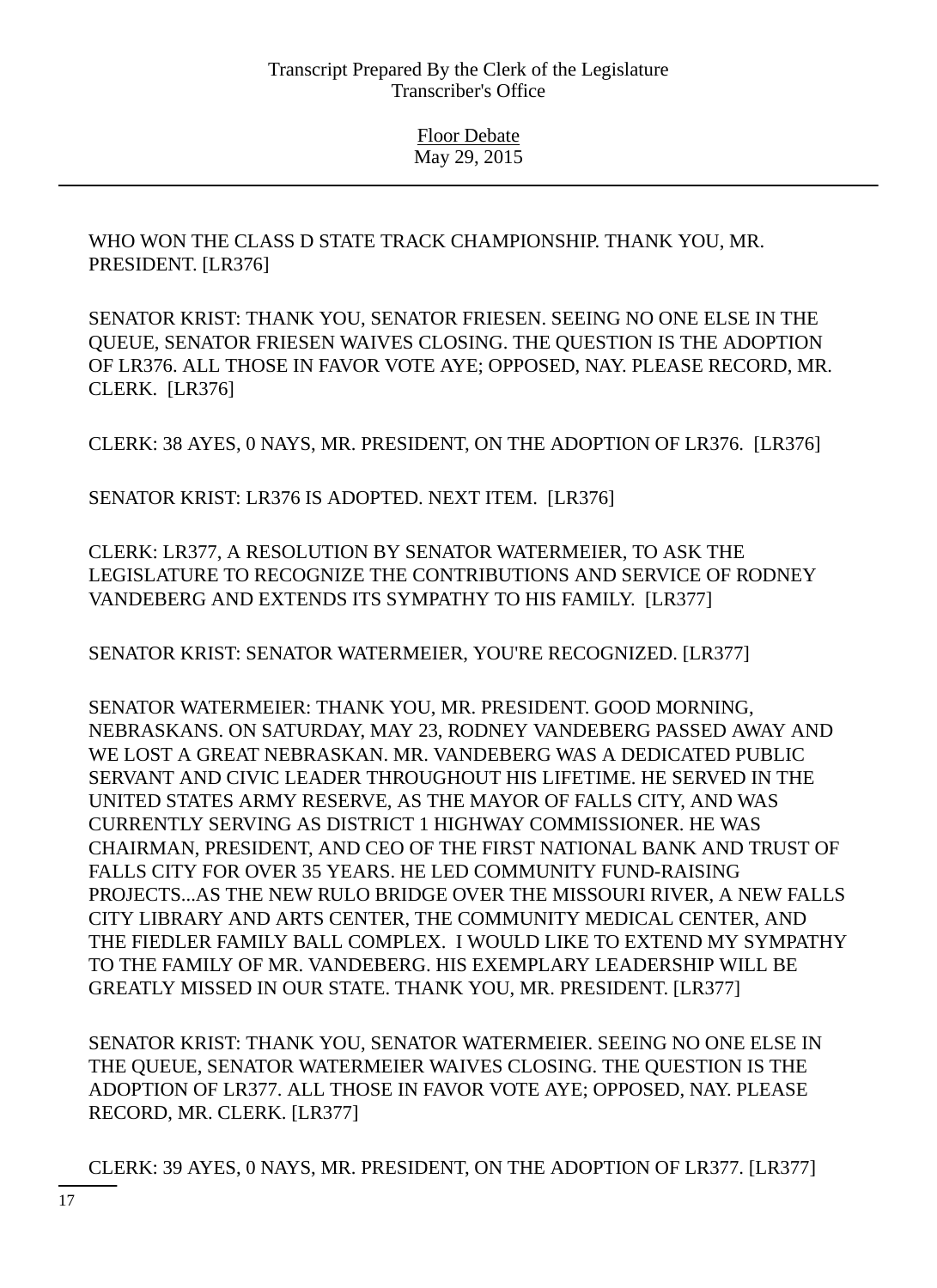## SENATOR KRIST: LR377 IS ADOPTED. ITEMS, MR. CLERK. [LR377]

CLERK: MR. PRESIDENT, I DO. THANK YOU. BILLS READ ON FINAL READING THIS MORNING WERE PRESENTED TO THE GOVERNOR AT 10:35. (RE LB315, LB315A, LB452, LB457, LB540, LB577, LB581, AND LB581A.) MR. PRESIDENT, A COMMUNICATION FROM THE GOVERNOR TO THE CLERK. (READ RE LB468, LB468A, LB315, LB315A, LB452, LB457, LB540, LB577, LB581, AND LB581A). (LEGISLATIVE JOURNAL PAGE 1948.) [LB468 LB468A LB315 LB315A LB452 LB457 LB540 LB577 LB581 LB581A]

## SPEAKER HADLEY PRESIDING

SPEAKER HADLEY: WHILE THE LEGISLATURE IS IN SESSION AND CAPABLE OF TRANSACTING BUSINESS, I PROPOSE TO SIGN AND DO HEREBY SIGN LR23, LR356, LR357, LR358, LR359, LR360, LR361, LR362, LR363, LR364, LR365, LR366, LR367, LR368, LR369, LR370, LR371, LR372, LR373, LR374, LR375, LR376, AND LR377. SENATOR McCOLLISTER FOR A MOTION. [LR23 LR356 LR357 LR358 LR359 LR360 LR361 LR362 LR363 LR364 LR365 LR366 LR367 LR368 LR369 LR370 LR371 LR372 LR373 LR374 LR375 LR376 LR377]

SENATOR McCOLLISTER: THANK YOU, MR. PRESIDENT. I MOVE THAT A COMMITTEE OF FIVE BE APPOINTED TO NOTIFY THE GOVERNOR THAT THE ONE HUNDRED FOURTH LEGISLATURE, FIRST SESSION OF THE NEBRASKA LEGISLATURE IS ABOUT TO COMPLETE ITS WORK AND RETURN WITH ANY MESSAGE THE GOVERNOR MAY HAVE FOR THE LEGISLATURE. THANK YOU, MR. PRESIDENT.

SPEAKER HADLEY: YOU'VE HEARD THE MOTION. ALL IN FAVOR SIGNIFY BY SAYING AYE. OPPOSED, NAY. THE MOTION IS ADOPTED. THE CHAIR APPOINTS THE FOLLOWING ESCORT COMMITTEE: SENATOR GARRETT, SENATOR MURANTE, SENATOR BRASCH, SENATOR KEN HAAR, AND SENATOR CRAWFORD. THEY WILL GO AND ESCORT THE GOVERNOR TO THE CHAMBER. THE CHAIR RECOGNIZES THE SERGEANT AT ARMS.

SERGEANT AT ARMS: MR. SPEAKER, YOUR COMMITTEE NOW ESCORTING THE GOVERNOR OF THE GREAT STATE OF NEBRASKA, PETE RICKETTS.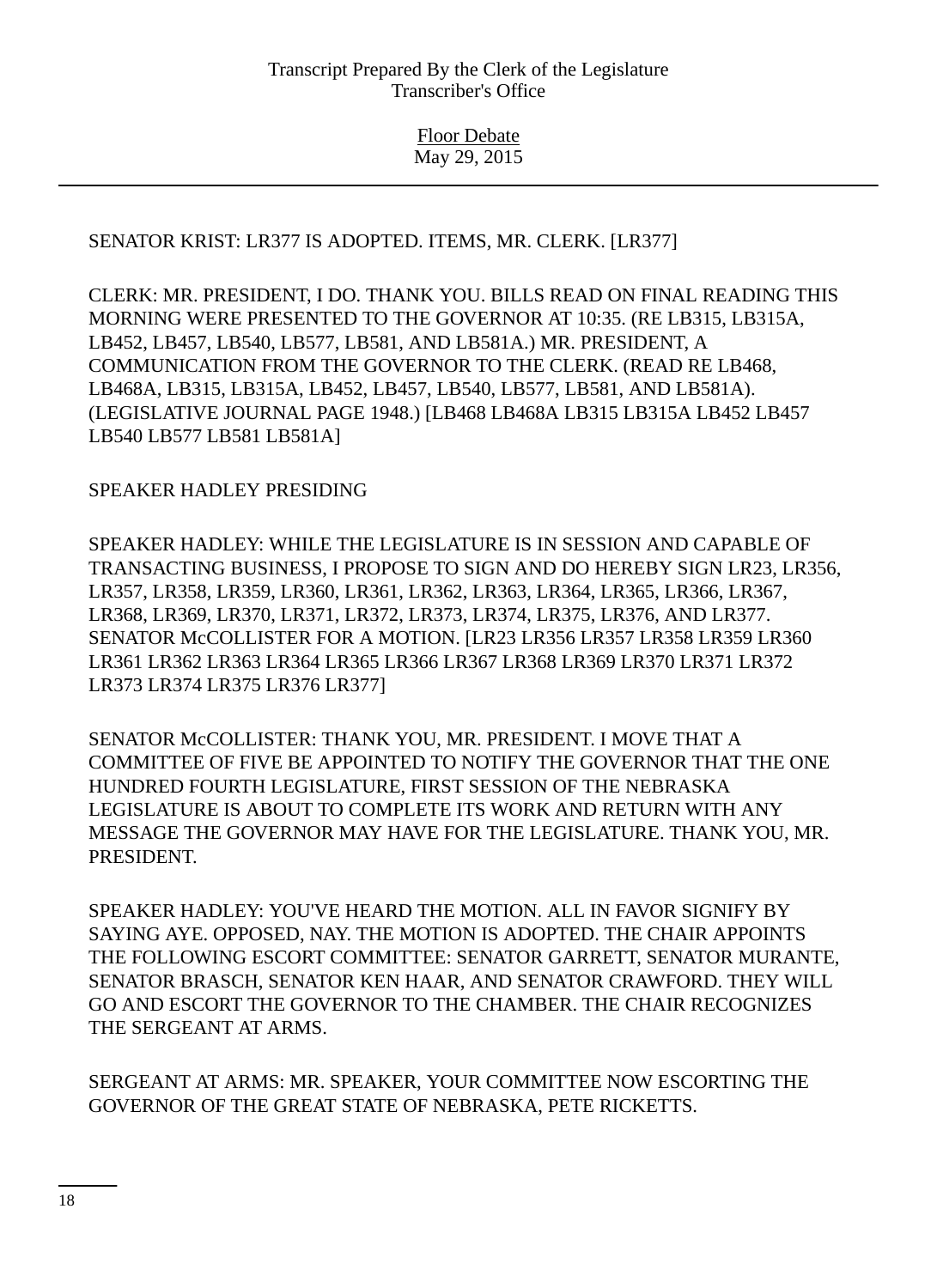SPEAKER HADLEY: MR. GOVERNOR, WE APPRECIATE YOUR COMING TO THE CHAMBER. THANK YOU.

GOVERNOR RICKETTS: THANK YOU. THANK YOU. THANK YOU VERY MUCH. MR. SPEAKER, MEMBERS OF THE LEGISLATURE, DISTINGUISHED GUESTS, FRIENDS, FELLOW NEBRASKANS, CONGRATULATIONS ON THE CONCLUSION OF THE FIRST SESSION OF THE ONE HUNDRED FOURTH NEBRASKA LEGISLATURE. MR. SPEAKER, THANK YOU VERY MUCH FOR YOUR LEADERSHIP THROUGH THIS FIRST SESSION, AND CONGRATULATIONS AS WELL TO SENATOR NORDQUIST. GOOD LUCK ON YOUR NEW ENDEAVOR AND THANK YOU VERY MUCH FOR YOUR SERVICE TO THE STATE OF NEBRASKA. EVERY SESSION, YOU, OUR CITIZEN LEGISLATORS, SACRIFICE YOUR TIME WITH YOUR FAMILY, YOUR FRIENDS, YOUR COMMUNITIES, AND YOUR BUSINESSES TO COME HERE TO LINCOLN TO DO THE WORK OF THE PEOPLE. THANK YOU VERY MUCH FOR SACRIFICING TO BE HERE FOR THE PEOPLE OF NEBRASKA. AS I SAID IN THE STATE OF THE STATE ADDRESS, THE WORK WE DO IMPACTS HARDWORKING NEBRASKANS ALL ACROSS THE STATE. OUR WORK HERE IN LINCOLN HAS REAL LIFE IMPLICATIONS WHICH IS WHY IT'S SO IMPORTANT THAT WE KEEP THE LINES OF COMMUNICATIONS OPEN AND WORK TOGETHER TO GROW NEBRASKA. THIS SESSION, YOU TOOK ON MANY DIFFICULT ISSUES AND MADE MANY DIFFICULT DECISIONS. MY PRIORITIES FOR THE SESSION WERE CUTTING THE GROWTH OF GOVERNMENT AND PROVIDING PROPERTY TAX RELIEF. AND CUTTING THE GROWTH OF GOVERNMENT IS IMPORTANT BECAUSE THAT'S THE ONLY WAY WE CAN SUSTAINABLY PROVIDE TAX RELIEF AND GROW NEBRASKA. WORKING TOGETHER, WE CUT THE GROWTH OF GOVERNMENT BY NEARLY HALF TO 3.5 PERCENT. WORKING TOGETHER, WE PROVIDED \$128 MILLION OF ADDITIONAL PROPERTY TAX RELIEF THROUGH THE PROPERTY TAX CREDIT RELIEF FUND. THIS IS DIRECT RELIEF FROM THE STATE TO ALL PROPERTY OWNERS ACROSS THE STATE, AND FOR THE NEXT BIENNIUM WILL MEAN \$408 MILLION OF PROPERTY TAX RELIEF. WE ALSO PROVIDED PERSONAL PROPERTY TAX RELIEF. I WANT TO RECOGNIZE THE MEMBERS OF THE APPROPRIATIONS COMMITTEE. I KNOW FROM PERSONAL EXPERIENCE HOW MUCH TIME, EFFORT, AND ENERGY GOES IN TO CRAFTING THIS BUDGET. THANK YOU ALL VERY MUCH FOR ALL YOUR HARD WORK. WE HAVE MADE GREAT STRIDES IN CUTTING THE GROWTH OF GOVERNMENT AND PROVIDING TAX RELIEF, BUT WE CAN AND MUST DO MORE. YOU KNOW, I'VE ALWAYS SAID THAT WE DIDN'T GET TO BE A HIGH-TAX STATE OVERNIGHT, AND WE'RE NOT GOING TO SOLVE THOSE PROBLEMS OVERNIGHT EITHER. BUNTS AND SINGLES ARE A GOOD START, BUT WE MUST MAKE MEANINGFUL TAX RELIEF A PRIORITY FOR THE NEXT SESSION. ADDITIONAL NOTABLE SUCCESSES THAT WE HAD DURING THE SESSION INCLUDE PROVIDING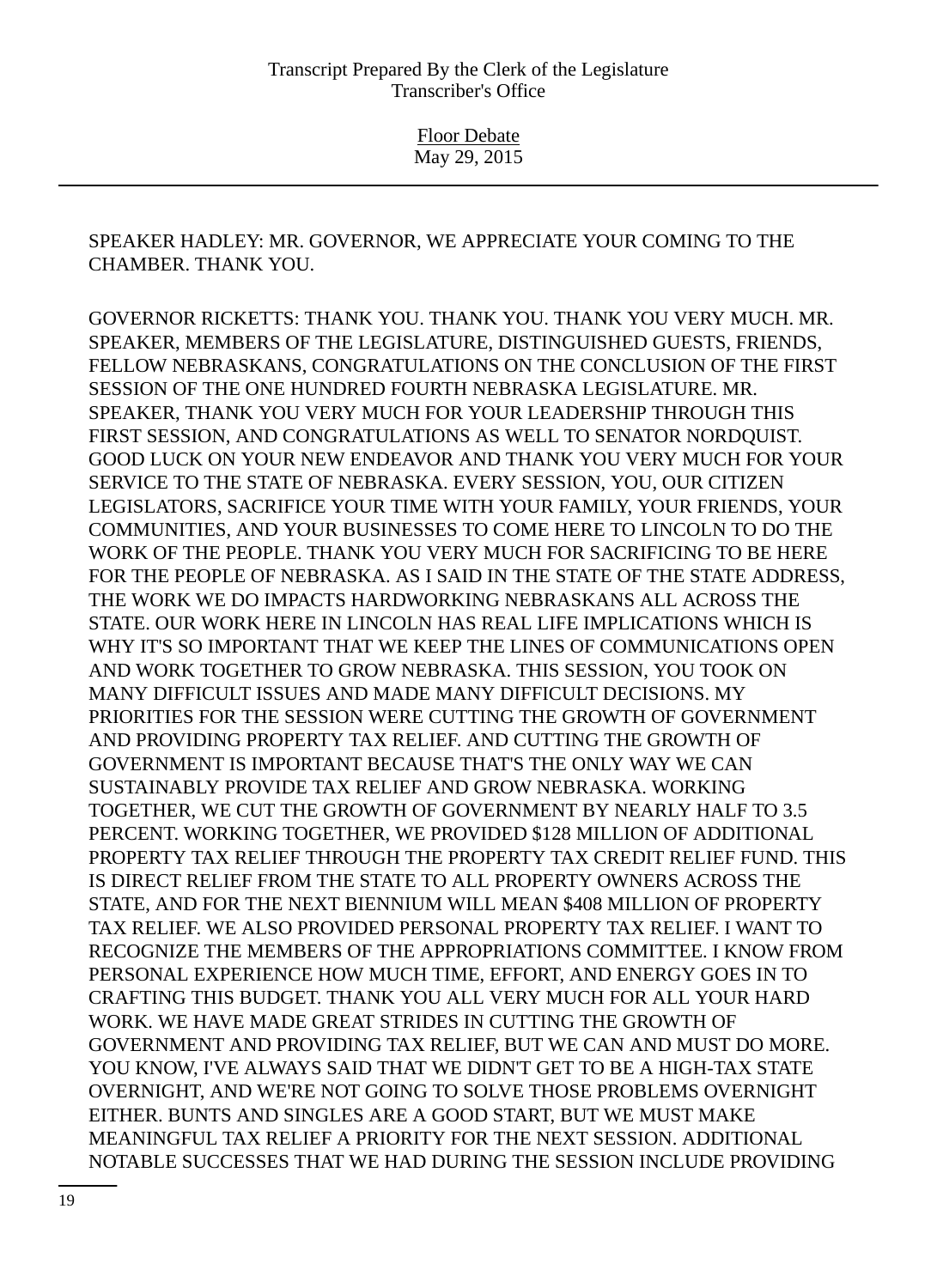Floor Debate May 29, 2015

MORE FLEXIBILITY FOR OUR NURSE PRACTITIONERS SO THEY CAN CONTINUE TO PROVIDE THAT HIGH-QUALITY, AFFORDABLE HEALTHCARE ALL ACROSS THE STATE. IN THE BUDGET I SIGNED, WE HAD ADDITIONAL RESOURCES FOR A PILOT PROGRAM FOR CAREER AND VOCATIONAL TRAINING FOR YOUNG NEBRASKANS. AND WE ALSO TOOK AN IMPORTANT STEP IN ADDRESSING THE CLIFF EFFECT IN PUBLIC ASSISTANCE. WE WANT TO ENCOURAGE PEOPLE TO TAKE THAT NEXT JOB, TAKE THAT PROMOTION, TAKE THAT PAY RAISE, AND PUBLIC ASSISTANCE SHOULD NOT BE A BARRIER FOR THAT. I ALSO SAID WE WOULD COMPROMISE, AND WE DID. SENATOR CAMPBELL AND I WORKED TOGETHER TO BE ABLE TO PROVIDE ADDITIONAL RESOURCES, ADDITIONAL ASSISTANCE FOR OUR FAMILIES HERE IN THE STATE THROUGH THE AID TO DEPENDENT CHILDREN PROGRAM AND DOING IT IN A FISCALLY SUSTAINABLE WAY, INCREASING IT FOR THE FIRST TIME IN 30 YEARS. WORKING TOGETHER WITH THE COUNCIL OF STATE GOVERNMENTS, WE CRAFTED IMPORTANT REFORMS FOR OUR CRIMINAL JUSTICE SYSTEM. AND THIS IS AN EXAMPLE OF HOW COMPROMISE WORKS. WE HAD INPUT FROM MANY STAKEHOLDERS. THIS WAS AN EFFORT WORKING WITH STATE SENATORS, THE ATTORNEY GENERAL'S OFFICE, THE JUDICIARY, PROSECUTORS, AND THE GOVERNOR'S OFFICE TO CRAFT THAT LEGISLATION. AND I LOOK FORWARD TO WORKING WITH ALL THE STAKEHOLDERS AND THE COUNCIL OF STATE GOVERNMENTS TO BE ABLE TO IMPLEMENT THESE REFORMS. NOW, WE DIDN'T ALWAYS AGREE IN THE PAST SEVERAL MONTHS ON THE DIRECTION TO TAKE THE STATE; AND IN THE FUTURE, WE MAY NOT AGREE AS WELL. BUT WE CAN NEVER LOSE SIGHT OF THE PEOPLE WHO SENT US HERE. AND NOW IT'S TIME TO RETURN HOME. TO GO BACK HOME TO THE SECOND HOUSE, THE PEOPLE OF NEBRASKA, AND REFOCUS FOR THE NEXT SESSION, WHETHER IT'S THE SINGLE MOM WHO'S WORKING TWO JOBS TO PAY THE BILLS AND THE MORTGAGE, OR THE YOUNG PROFESSIONAL, WHO'S EARNING THAT SECOND DEGREE, WORKING TO PAY FOR THE SCHOOL, OR THE FAMILY OF FOUR WHERE DAD IS DRIVING 30 MILES IN TO THE PLANT. IT IS OUR DUTY TO LISTEN TO THEIR CONCERNS AND PRIORITIZE OUR EFFORTS TO MAKE AN EVEN BETTER FUTURE FOR THEM. SO NEXT YEAR, WE WILL CONTINUE TO WORK ON THE PRIORITIES THAT THE PEOPLE OF NEBRASKA SENT US HERE TO WORK ON. WE WILL CONTINUE TO LOOK FOR WAYS TO CUT GOVERNMENT GROWTH AND PROVIDE TAX RELIEF. AND WE WILL CONTINUE TO LOOK FOR WAYS TO HELP CREATE MORE AND BETTER PAYING JOBS TO KEEP OUR KIDS AND GRANDKIDS HERE, TO ATTRACT PEOPLE FROM AROUND THE COUNTRY TO COME HERE AND MAKE NEBRASKA THEIR HOME. WE WILL CONTINUE TO LOOK FOR WAYS TO GROW NEBRASKA. THANK YOU ALL VERY MUCH FOR ALL YOUR HARD WORK. GOD BLESS YOU, AND GOD BLESS THE PEOPLE OF THE GREAT STATE OF NEBRASKA.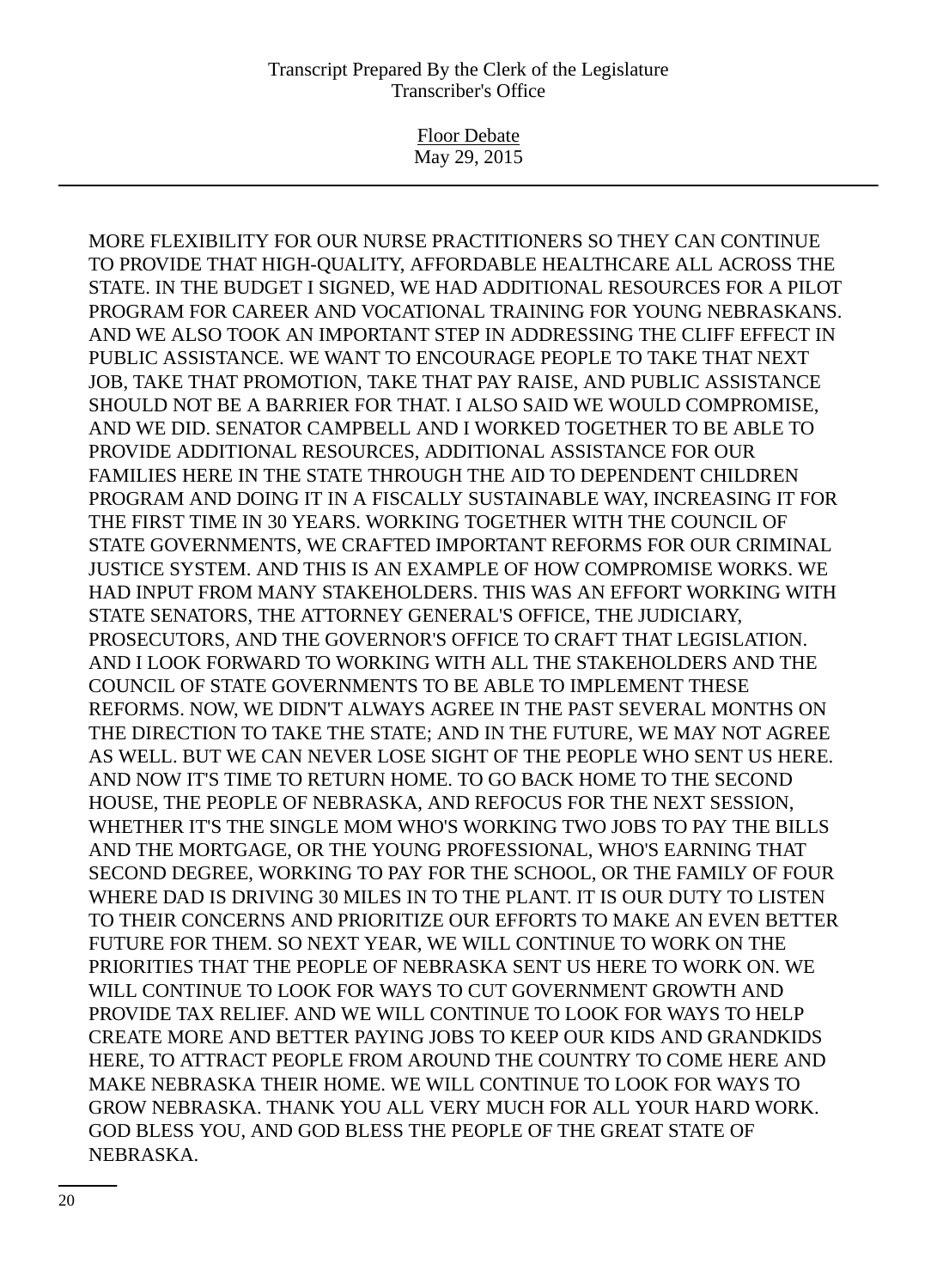> Floor Debate May 29, 2015

SPEAKER HADLEY: THANK YOU, GOVERNOR. WOULD THE COMMITTEE ESCORT THE GOVERNOR FROM THE CHAMBER. WILL THE BODY COME TO ORDER. I RECOGNIZE SENATOR MELLO.

SENATOR MELLO: THANK YOU, MR. PRESIDENT AND MEMBERS OF THE LEGISLATURE. I HAVE THE DISTINGUISHED PLEASURE TO INTRODUCE OUR COLLEAGUE, SENATOR JEREMY NORDQUIST. AS MANY OF YOU WELL KNOW, SENATOR NORDQUIST WILL BE RESIGNING FROM OFFICE ON JUNE 30. AND I CAN SAY FROM SERVING WITH HIM NOW FOR SEVEN YEARS, FOR SHARING A DISTRICT WITH SENATOR NORDQUIST FOR THOSE SEVEN YEARS, IT'S BEEN MORE THAN A PLEASURE FOR ME TO BE ABLE TO ENJOY PUBLIC SERVICE WITH SUCH A CLOSE FRIEND. JEREMY, OBVIOUSLY, HAS BEEN A COUNSELOR, A CONFIDANTE. HE'S THE GODFATHER OF ME AND CATHERINE'S DAUGHTER. WE'VE BEEN ABLE TO SHARE A LOT OF PERSONAL ENJOYMENT THROUGHOUT OUR TIME IN THE LEGISLATURE, NOT JUST IN THE BODY, BUT OUT IN THE COMMUNITY, ON VACATIONS. AND I KNOW, FROM MY HEART AND SOUL, HE'S GOING TO BE DEEPLY MISSED, NOT JUST BY ME, BUT FROM A NUMBER OF US. AND SO, WITH THAT, IT'S MY DISTINGUISHED PLEASURE TO INTRODUCE SENATOR JEREMY NORDQUIST.

SENATOR NORDQUIST: THANK YOU. SIT DOWN, PLEASE. THANK YOU. THANK YOU, SENATOR MELLO. THANK YOU, MR. PRESIDENT. THANK YOU, COLLEAGUES. I MAY ASK A FEW OF YOU TO YIELD ME SOME TIME ON THIS ONE. (LAUGHTER) BUT SINCE MAKING THE DECISION TO RESIGN MY SEAT, I'VE BEEN THINKING LONG AND HARD ABOUT WHAT TO SAY, WHAT ARE THE PERFECT WORDS TO BE LEFT IN THE FINAL TRANSCRIPT, WHAT'S THE LAST SPEECH YOU WANT TO GIVE IN THE CHAMBER. OBVIOUSLY, THAT SPEECH HAS TO START WITH A LOT OF THANK-YOUS. THERE ARE MANY, MANY THAT DESERVE THANK-YOUS, BUT I'M AFRAID I'M GOING TO HAVE TO LIMIT IT BECAUSE I'M AFRAID OF THE PAGES CUTTING OFF MY MIKE AGAIN MID SPEECH. BUT TO START, THANK YOU TO THE RESIDENTS OF DOWNTOWN AND SOUTH OMAHA. IT'S BEEN AN HONOR REPRESENTING YOUR FAMILIES, YOUR BUSINESSES, YOUR NEIGHBORHOODS. AND THANK YOU FOR TAKING A CHANCE ON ME. I WANT TO SHARE A QUICK STORY FROM THIS SESSION, AND I HOPE SHE DOESN'T MIND ME SHARING IT. SENATOR CRAWFORD AND I WERE AT A DINNER TALKING WITH...I BELIEVE IT WAS AT THE UNIVERSITY WITH SOME FACULTY, AND WE WERE TALKING ABOUT HOW WE GOT INTO POLITICS. AND THOSE OF YOU THAT MAY KNOW, SENATOR CRAWFORD WAS MY PUBLIC POLICY PROFESSOR AT CREIGHTON. AND SHE WAS TELLING THE STORY OF HOW FORMER-SENATOR HARTNETT APPROACHED HER FIRST AND THEN SHE CAME TO ME AND ASKED MY ADVICE. AND SHE WAS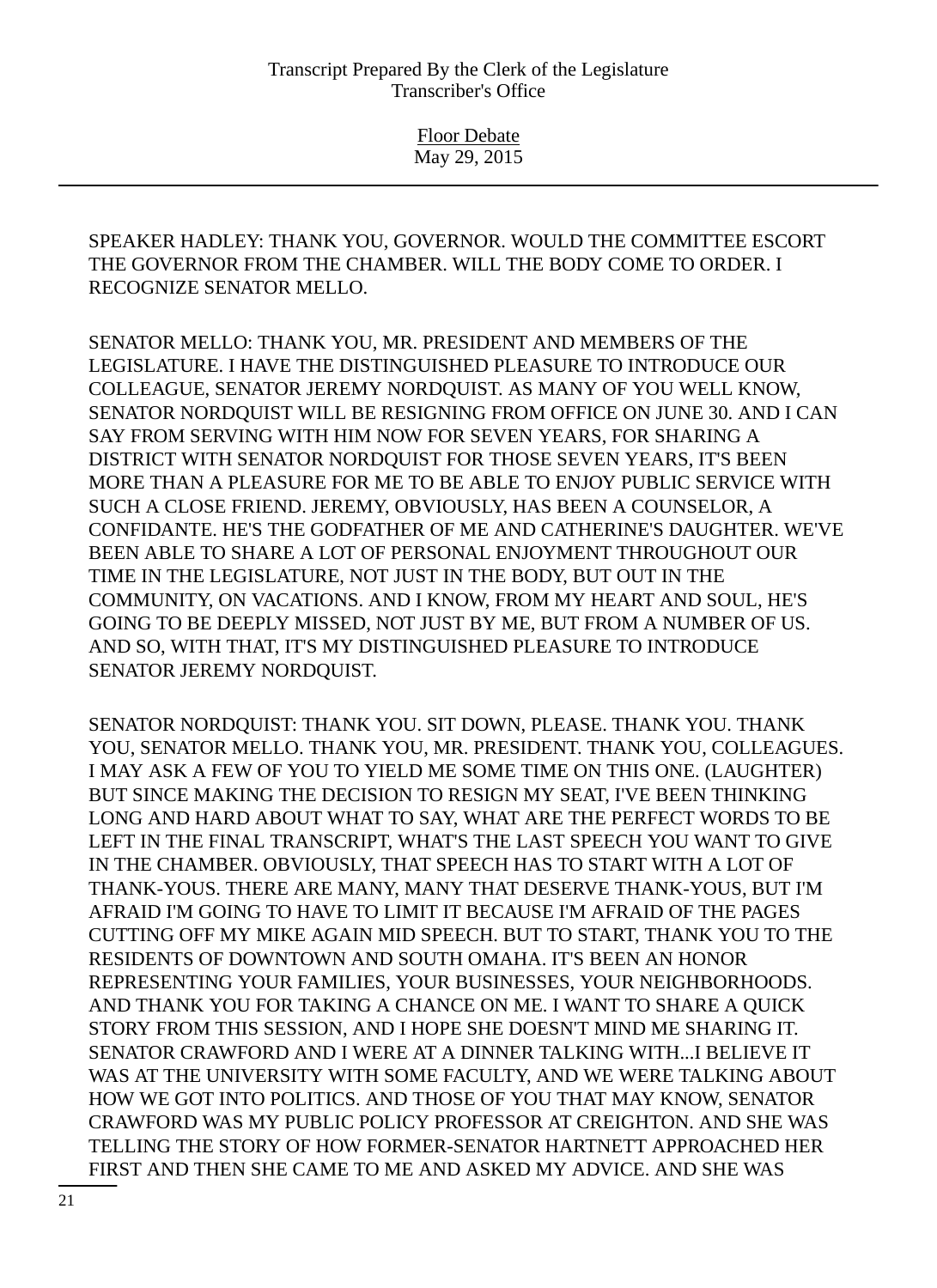Floor Debate May 29, 2015

SAYING HOW SHE HAD ALL THESE DOUBTS AND THEN, ONLY AS A POLITICAL SCIENCE PROFESSOR COULD, WENT INTO THE RESEARCH OF HOW WOMEN HAVE MORE DOUBTS ABOUT RUNNING FOR OFFICE. AND I JUST LOOK AT HER AND GO, WELL, I WAS A BRASH 25-YEAR-OLD MALE WHO THOUGHT I KNEW EVERYTHING, AND I DECIDED TO RUN FOR OFFICE AND THE VOTERS OF DISTRICT 7 DECIDED TO GO ALONG WITH IT. THANK YOU TO THE INSTITUTION. I FEEL BLESSED TO HAVE BEEN PART OF IT. SPECIFICALLY, THANK YOU TO THE OUTSTANDING STAFFS OF ALL THE DIVISIONS AND ALSO, IN PARTICULAR, I WANT TO HIGHLIGHT THE FISCAL OFFICE STAFF FOR PUTTING UP WITH ME FOR SEVEN YEARS. YOU ARE ALL DEDICATED TO THIS INSTITUTION. YOU ARE THE STRENGTH OF THIS INSTITUTION. AND I'M PROUD TO CALL MYSELF A FORMER STAFF MEMBER OF THE UNICAMERAL. I'D LIKE TO THANK MY STAFF, CURRENT AND FORMER, ERIC VAN HORN, TRISHA CLARK, TIFFANY JOEKEL, KATE ALLEN, NICKI BEHMER, AND LAURIE VOLLERTSEN. YOU ARE ALL THE BIGGEST REASON FOR MY SUCCESS. YOU'VE CHALLENGED ME, INSPIRED ME, MADE SURE I WAS PREPARED EVEN WHEN MY ATTENTION SPAN HAD REACHED ITS LIMIT. I CALL YOU ALL VERY GOOD FRIENDS TODAY. THANK YOU TO MY COLLEAGUES. I THINK VERY FEW PEOPLE UNDERSTAND THE SACRIFICES THAT YOU MAKE TO BE HERE AND THE DEDICATION THAT YOU GIVE TO THE WORK THAT WE DO. A COUPLE OF COLLEAGUES IN PARTICULAR: SENATOR CAMPBELL, THANK YOU FOR BEING A GREAT PARTNER ON SO MANY ISSUES, AND THANK YOU FOR ALWAYS BEING WILLING TO SIGN MY BILLS SO I CAN CALL THEM BIPARTISAN. (LAUGHTER) THANK YOU, OF COURSE, TO SENATOR MELLO FOR YOUR FRIENDSHIP, YOUR COUNSEL, BOTH PERSONALLY AND PROFESSIONALLY, AND THANK YOU FOR TAKING A CHANCE IN RUNNING FOR THE CHAIRMANSHIP OF THE APPROPRIATIONS COMMITTEE WHEN THE OUTCOME WASN'T CLEAR. THE STATE OF NEBRASKA IS BETTER BECAUSE OF IT. AND I DON'T WANT TO YOU THINK THAT I'M A BIG DEAL, BUT THE CHAIRMAN OF THE APPROPRIATIONS COMMITTEE HAS BEEN MY DRIVER FOR THE LAST SEVEN YEARS, SO. THERE'S A FEW FORMER LEGISLATORS I HAVE TO THANK THAT ALL GAVE ME OPPORTUNITIES ALONG THE WAY: FORMER STATE SENATOR NANCY THOMPSON, WHO GAVE ME MY FIRST JOB IN NEBRASKA POLITICS ON HER CONGRESSIONAL CAMPAIGN; FORMER STATE SENATOR JOHN SYNOWIECKI FOR TRUSTING ME TO BE HIS LEGISLATIVE AIDE IN 2004; FORMER SENATOR STEVE LATHROP FOR BEING A PARTNER IN HIS POLITICAL CAREER AND RUNNING HIS FIRST RACE FOR LEGISLATURE, AND WATCHING HIM IN THE BODY WAS A BIG INFLUENCE ON ME; FORMER SENATOR AND CONGRESSMAN ASHFORD FOR HIS FRIENDSHIP AND GIVING ME THE CURRENT OPPORTUNITY; AND FORMER SENATOR AND FORMER CONGRESSMAN JOHN CAVANAUGH, WHO HAS BEEN A DEAR FRIEND AND A POLITICAL MENTOR OF MINE THROUGHOUT MY ENTIRE CAREER. I WANT TO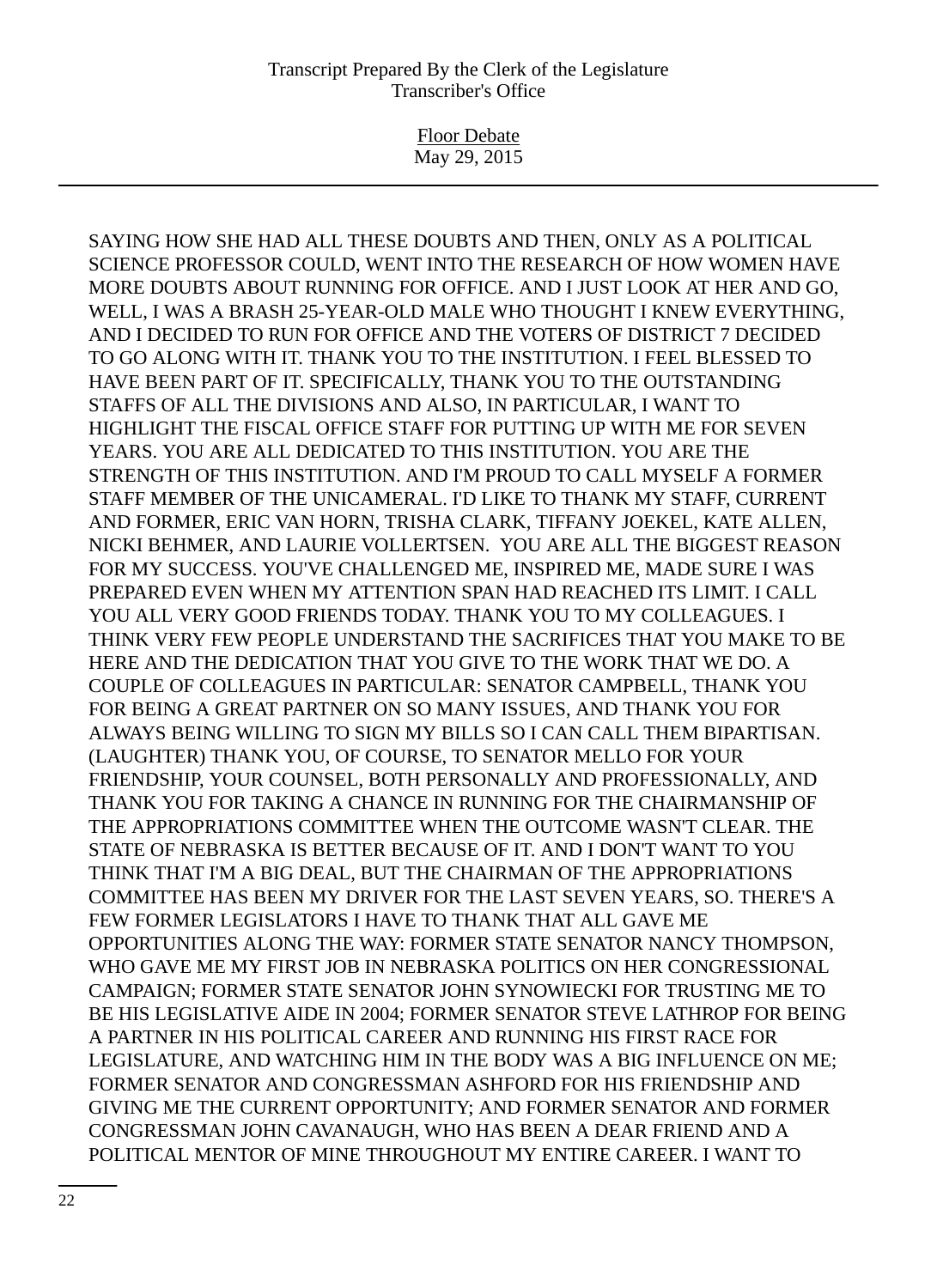Floor Debate May 29, 2015

THANK MY FAMILY, MY MOTHER, JEAN, WHO IS HERE WITH US TODAY, WHO RAN THE MEALS ON WHEELS PROGRAM IN OUR SMALL TOWN, AND MY LATE FATHER, TOM, WHO WAS A TRANSPORTATION DEPARTMENT FOREMAN, CITY COUNCILMAN, VOLUNTEER FIREFIGHTER. THEY REALLY ARE MY INSPIRATIONS. THEY TAUGHT ME AT A YOUNG AGE THAT WE'RE ALL CALLED TO DO OUR PART TO MAKE OUR COMMUNITY STRONGER AND THAT WE'RE ALL BETTER OFF WHEN WE'RE ALL BETTER OFF. AND ALSO, THANKS TO MY FIVE OLDER BROTHERS. NOTHING PREPARES YOU TO BE A FRESHMAN STATE LEGISLATOR LIKE HAVING FIVE OLDER BROTHERS. (LAUGHTER) AND THANK YOU TO MY DAUGHTER, ELIN, FOR INSPIRING ME TO NOT STOP THINKING ABOUT THE WORLD WE WANT TO LEAVE FOR HER GENERATION, AND FOR ALL HER SMILES. AND FINALLY, TO MY WIFE, SHANNON, I LOVE YOU AND THANK YOU FOR YOUR SUPPORT. IT'S EASY FOR ME TO FORGET IN 2007 THAT SIX MONTHS AFTER BEING MARRIED I ASKED YOU TO MOVE, TO BUY A HOUSE IN DISTRICT 7--YES, I'M A CARPETBAGGER--SO THAT I COULD SPEND THE NEXT 18 MONTHS, EVERY FREE MOMENT OF THE NEXT 18 MONTHS, CAMPAIGNING SO I COULD GET ELECTED AND MAKE \$12,000 A YEAR AND NOT KNOW HOW WE WERE GOING TO PAY FOR THAT HOUSE. AND SHE SAID YES, AND I GOT TO DO THIS BECAUSE SHE SAID YES. SO, THANK YOU, THANK YOU, THANK YOU. OBVIOUSLY, I'M HERE AND HAVE BEEN ABLE TO DO WHAT I'VE BEEN ABLE TO DO BECAUSE OF ALL OF THOSE PEOPLE AND SO MANY MORE. SO FOR MY FINAL WORDS OF WISDOM FOR YOU, I'VE BEEN THINKING A LOT ABOUT WHAT TO SAY. AND IT'S EASY TODAY TO BE CYNICAL ABOUT WHAT WE DO, CYNICAL ABOUT EACH OTHER. IT'S EASY TO QUESTION EACH OTHER'S MOTIVES AND DISPARAGE EACH OTHER TO THE PUBLIC. IT'S MORE DIFFICULT TO DISAGREE WITH SOMEONE ON MERIT, WITHOUT QUESTIONING THEIR MOTIVES AND THEIR INTEGRITY. AND THE TRUTH IS, I CAN SAY WITHOUT RESERVATION THAT YOU ARE ALL HERE FOR THE RIGHT REASON. YOU ALL WANT TO MAKE THE STATE A BETTER PLACE TO LIVE. AND WHILE WE MAY DISAGREE--AND THOSE DISAGREEMENTS, QUITE FRANKLY, ARE NO MORE INTENSE THAN THE DISAGREEMENTS I HAVE WITHIN MY OWN FAMILY AT TIMES, WE ALL DISAGREE--I SIMPLY ASK YOU TO KEEP IN MIND THAT, AS YOU INTERACT WITH EACH OTHER AND YOU INTERACT AND REPRESENT THIS BODY TO THE PUBLIC, THAT WE ARE ALL HERE FOR THE RIGHT REASONS, TRYING TO MAKE NEBRASKA A BETTER PLACE. THANK YOU ALL.

## SENATOR COASH PRESIDING

# SENATOR COASH: SPEAKER HADLEY, YOU ARE RECOGNIZED.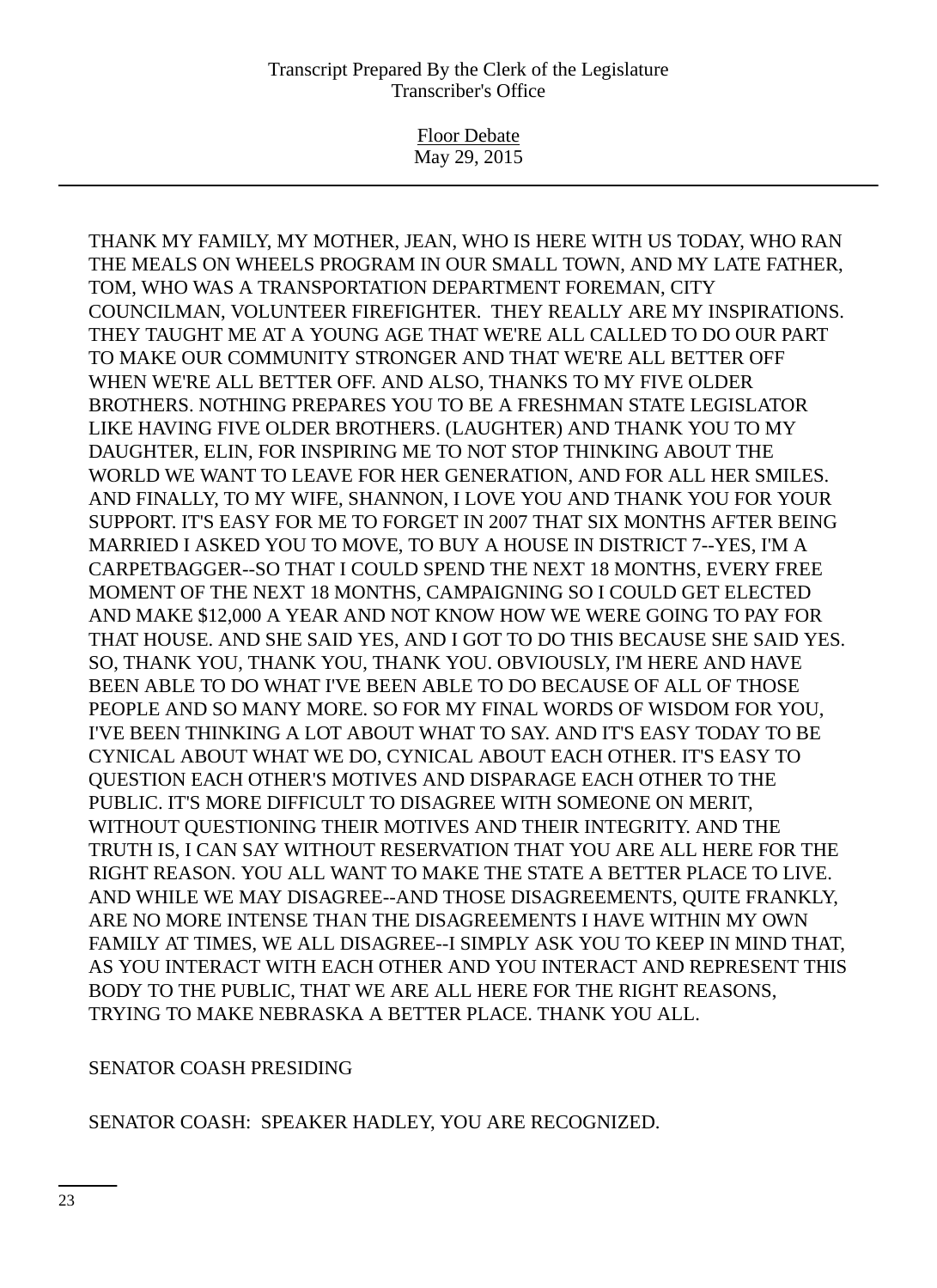Floor Debate May 29, 2015

SPEAKER HADLEY: MR. PRESIDENT, MEMBERS OF THE BODY, ONE OF THE LAST THINGS THAT I GET TO DO THIS YEAR IS TALK TO YOU A LITTLE BIT ABOUT THE SESSION. FIRST OF ALL, I WANT TO THANK YOU ALL FOR ALL THE HARD WORK THAT YOU PUT IN, THE NIGHTS, WEEKENDS THAT YOU SPEND WORKING FOR LITTLE PAY, SOMETIMES SOME SLINGS AND ARROWS THAT COME AT US. BUT I WANT TO THANK YOU VERY MUCH. THE ONE HUNDRED FOURTH LEGISLATURE, FIRST SESSION, WAS A HISTORIC SESSION REGARDLESS OF WHICH SIDE OF THE ISSUES YOU FELL ON. IT WAS A YEAR OF TOUGH DECISIONS. THIS IS MY SEVENTH YEAR HERE, AND I THINK IT WAS, BY FAR AND AWAY, FILLED WITH DIFFICULT DECISIONS. AND I APPLAUD YOUR TACKLING THOSE DECISIONS. THOSE AREN'T EASY. AS SOMEONE ONCE SAID, WE HAVE A RED BUTTON, WE HAVE A GREEN BUTTON, WE DON'T HAVE A "MAYBE" BUTTON, AND WE CAN'T WALK AWAY FROM MAKING DECISIONS. WE HAVE A NEW CLASS WITH 18 NEW MEMBERS, AND I AM VERY PROUD OF THEM. IN 1915, THE CLASS AT WEST POINT WAS CALLED THE CLASS THAT THE STARS FELL ON. THEY HAD ABOUT 160 GRADUATES AND 57 OF THEM MADE GENERAL. I THINK THE CLASS OF 2015 IN THIS LEGISLATURE COULD BE THE CLASS THAT THE STARS FELL ON IN THE LEGISLATURE. MIGHT HAVE HIT A COUPLE OF THEM IN THE HEAD--I'M NOT SURE ABOUT THAT--(LAUGHTER) BUT...AND I THINK IT'S PROBABLY THE SECOND-BEST CLASS I'VE EVER SEEN, COMPARED TO THE CLASS OF 2009. (LAUGHTER) AND I WILL NOT GO INTO THAT CLASS. BUT ANYWAY, THANK YOU, NEW MEMBERS. I HAVE NOT SEEN A CLASS HIT THE GROUND RUNNING THE WAY THIS CLASS DID. WE HAD NINE BRAND-NEW COMMITTEE CHAIRS AND TWO COMMITTEE CHAIRS MOVE TO NEW COMMITTEES, NEW LEADERSHIP, HAD A NEW SPEAKER THAT SEVEN YEARS AGO HAD TO ASK WHERE THE MEN'S REST ROOM WAS, AND TOOK ME A LITTLE WHILE TO FIND IT. BUT I APPLAUD THE COMMITTEE CHAIRS FOR THE WORK THAT THEY DO IN MAKING THIS BODY RUN. WE TACKLED SOME OF THE...NEBRASKA'S TOUGHEST ISSUES, AND WHETHER YOU CAME DOWN ON WHICH SIDE, THEY WERE HARD VOTES: THE PRISON OVERCROWDING, THE REPEAL OF THE DEATH PENALTY, ROADS FUNDING, PROPERTY TAX RELIEF. WE HAD ALMOST \$150 MILLION OF ADDITIONAL PROPERTY TAX RELIEF OVER THE TWO YEARS, \$128 MILLION IN THE PROPERTY TAX CREDIT FUND AND \$20 MILLION UNDER THE NEW PERSONAL PROPERTY TAX RELIEF. WE PASSED A BIENNIAL BUDGET. I WAS JUST READING IN...THE NCSL SENT OUT A NOTE THAT THERE ARE TWO STATES THAT CAN'T ADJOURN RIGHT NOW BECAUSE THEY CAN'T BALANCE THEIR BUDGET. WE GOT IT DONE. I WANT TO REITERATE ONE THING, AND I'VE LEARNED THIS: THE LEGISLATURE IS A PROCESS, NOT AN EVENT. EVERYTHING THAT I JUST TALKED ABOUT, THE TOUGH ISSUES, WE WILL CONTINUE TO WORK ON THOSE. I DON'T SEE ANY OF THOSE AS BASICALLY DONE. WE WILL CONTINUE TO WORK, BECAUSE IT'S A PROCESS, AS WE WORK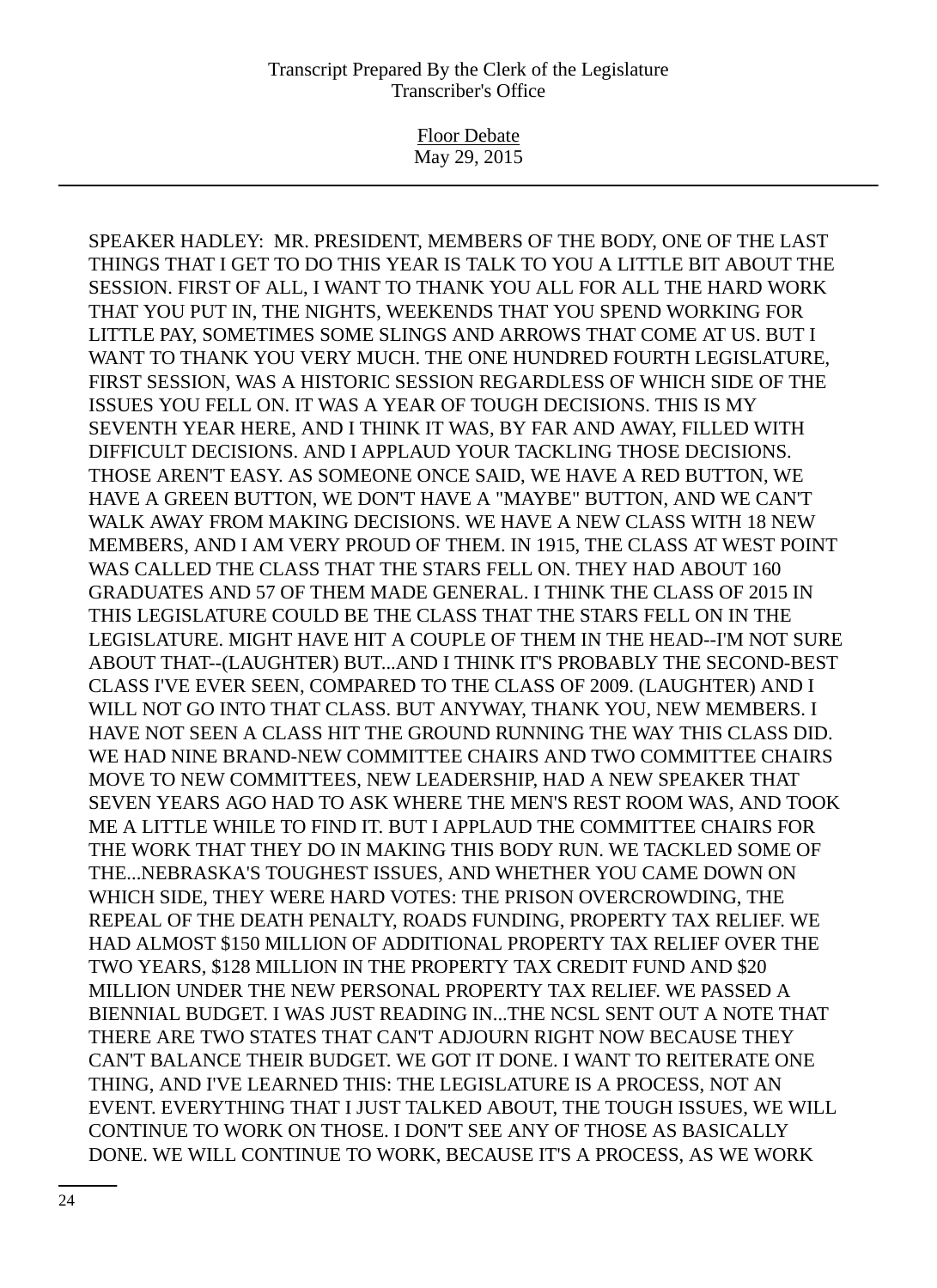Floor Debate May 29, 2015

THROUGH THESE DIFFICULT ISSUES. THE FISCAL RESPONSIBILITY, THE AVERAGE GENERAL FUND SPENDING GROWTH OF 3.5 PERCENT PER YEAR WAS THE FIFTH LOWEST OUT OF THE LAST 15 BIENNIAL BUDGETS. EXCLUDING THE \$20 MILLION FOR LB259, THE PERSONAL PROPERTY TAX RELIEF, THE TWO-YEAR SPENDING GROWTH WAS 3.3 PERCENT. THE 3.5 PERCENT AVERAGE SPENDING GROWTH IS ALMOST 1 PERCENT BELOW THE 20-YEAR AVERAGE OF 4.3 PERCENT. WE WORKED CLOSELY WITH THE GOVERNOR TO COME IN WITH A REASONABLE BUDGET THAT HELPS NEBRASKA WHILE TRYING TO PUT A LID ON GROWTH AND SPENDING. WHILE OTHER SPENDING GROWTH IS SLIGHTLY HIGHER THAN THE GOVERNOR'S ORIGINAL RECOMMENDATION, THERE WERE NO VETOES ON THE MAINLINE BUDGET. THE GOVERNOR SIGNED AND CONCURRED WITH THE BUDGET. AFTER ALL THE LEGISLATIVE ACTIONS, THE CASH RESERVE FUND STILL RETAINS AN UNOBLIGATED BALANCE OF ALMOST \$700 MILLION AFTER ACCOUNTING FOR ALL FUTURE TRANSFERS ENACTED. THOSE OF YOU THAT WERE PART OF THE CLASS OF 2009 REMEMBER THE TOUGH DAYS WHEN WE SAT HERE IN THIS BODY AND WE WOULD KILL A BILL THAT HAD A THOUSAND-DOLLAR FISCAL NOTE ON IT, BECAUSE WE DIDN'T HAVE ANY MONEY. I THINK IT'S VERY PRUDENT TO HAVE AN APPROPRIATE CASH RESERVE. I THINK SOMETIME IN THE NEAR FUTURE IT'S GOING TO COME IN VERY HANDY. ONE SAVING I'M NOT REAL PROUD OF IS THAT WE SAVED \$10,203 BY ENDING THIS SESSION A DAY EARLY. THAT PER DIEM TO A POOR, RETIRED SCHOOL TEACHER LIKE MYSELF IS VERY, VERY IMPORTANT. (LAUGHTER) MARILYN DECIDED THAT WE WILL SKIP LUNCH TODAY TO TRY AND MAKE UP FOR THAT. IT WAS A SUCCESSFUL SESSION. WE PASSED 247 BILLS; WE PASSED ANOTHER 25 BILLS BY AMENDMENT; 272 BILLS THAT HAD BEEN HEARD IN COMMITTEE WERE PASSED BY THIS BODY. THE STATUS FOR OUR 107 PRIORITY BILLS INCLUDES 79 PASSED INTO LAW, WITH 3 OF THOSE VIA VETO OVERRIDE; 7 WERE VETOED WITH NO OVERRIDE; 6 FAILED TO MOVE BEYOND GENERAL FILE; 6 FAILED TO MOVE BEYOND SELECT FILE; 1 FAILED ON FINAL READING; 6 ARE HELD IN COMMITTEE; 1 INDEFINITELY POSTPONED BY THE COMMITTEE; AND 5 BILLS WILL BE DEBATED NEXT YEAR AS CARRYOVER PRIORITY BILLS. AND THE PEOPLE THAT HAVE THOSE BILLS WILL NOT HAVE TO USE THEIR PRIORITY NEXT YEAR, BECAUSE I MADE A COMMITMENT THAT WHEN WE RAN OUT OF TIME ON PRIORITY BILLS THEY WILL BE CARRIED FORWARD AND WE WILL HEAR THEM FIRST NEXT YEAR. SO IF YOU WANT TO, YOU HAVE ALL SUMMER AND ALL FALL TO POUND ON SENATOR TYSON LARSON. (LAUGHTER) THANK YOU TO THE NEBRASKA EDUCATIONAL TELEVISION FOR THEIR COMMITMENT TO PROVIDE GAVEL-TO-GAVEL COVERAGE OF THE NEBRASKA LEGISLATURE TO CITIZENS ACROSS THE STATE OF NEBRASKA. FROM SCOTTSBLUFF TO OMAHA, SOUTH SIOUX CITY TO RED CLOUD, THE CITIZENS OF NEBRASKA CAN WATCH US. I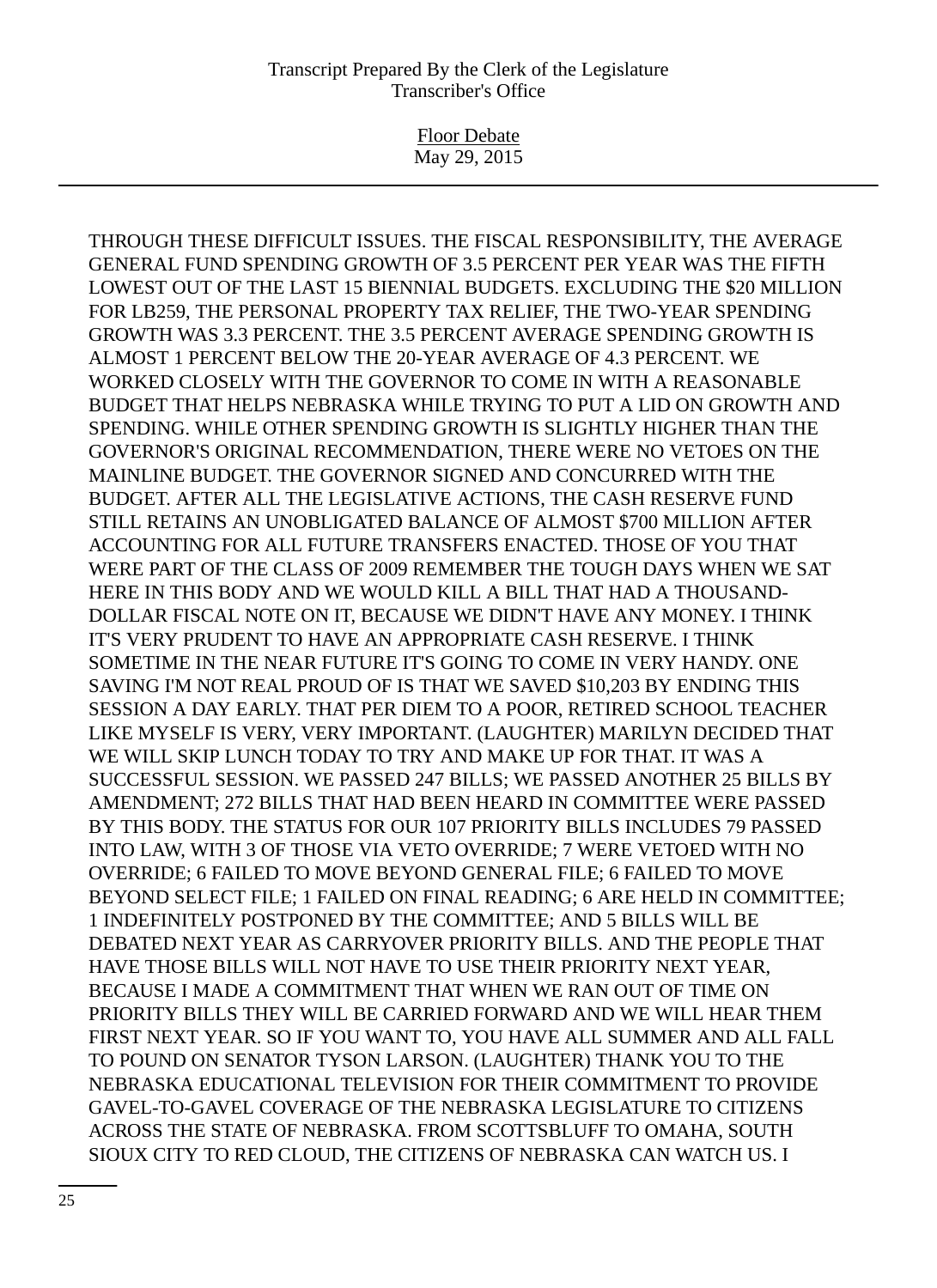Floor Debate May 29, 2015

WOULD LIKE TO RECOGNIZE THE STAFF BECAUSE, AS WE ALL KNOW, THE 49 OF US, IF WE WERE LEFT TO OUR OWN WHIMS, WE PROBABLY WOULDN'T GET A WHOLE LOT DONE IN HERE. WE HAVE A GREAT, DEDICATED STAFF; AND I THINK EVERY ONE OF THEM LOVES THE PLACE AS MUCH AS WE DO. SO I WANT TO HAVE THEM RISE AND BE RECOGNIZED, BECAUSE THEY'RE THE ONES THAT REALLY MAKE THIS PLACE WORK. NOW WAIT A MINUTE. I'M GOING TO INTRODUCE THEM. EVERYBODY SIT DOWN AGAIN. YOU'RE GOING TO GET INTRODUCED, NOT QUITE INDIVIDUALLY BUT CLOSE ENOUGH. FIRST, THE CLERK'S OFFICE, PATRICK O'DONNELL, DICK BROWN, INCLUDES PEOPLE WE SEE UP IN FRONT EVERY DAY, BUT IT ALSO INCLUDES THE BILL ROOM, TRANSCRIBERS, UNICAMERAL INFORMATION OFFICE, LEGISLATIVE TECHNOLOGY CENTER, SERGEANT AT ARMS, LEGISLATIVE PAGES. IF THEY WOULD RISE, AND WE WILL GIVE THEM A ROUND OF APPLAUSE. NEXT, THE NEBRASKA STATE PATROL. LIEUTENANT TODD KINGHORN, EXECUTIVE OF THE STATE CAPITOL PROTECTION, IS THE DETAIL SUPERVISOR. LET'S GIVE THEM (APPLAUSE)...THE FISCAL OFFICE--HOW LONG DID IT TAKE THE FRESHMAN SENATORS TO UNDERSTAND THE TERM "DEATH BY FISCAL NOTE"? DID IT TAKE YOU VERY LONG TO FIGURE THAT OUT? THEY DO AN OUTSTANDING JOB. I SEE THEM SMILING OVER HERE--MIKE CALVERT, DIRECTOR; TOM BERGQUIST, DEPUTY DIRECTOR--UNDER THE NORTH BALCONY. I HAVE TO ADMIT I HAVE WORKED OUT A DEAL WITH THEM: I TELL THEM WHAT I WANT THE FISCAL NOTE TO BE ON MY BILLS AND THEY JUST WORK TO COME UP WITH THAT AMOUNT, SO IT WORKS REAL WELL. (LAUGHTER) THE REVISOR'S OFFICE, THEY WORK SO HARD IN GETTING BILLS TURNED AROUND, GETTING BILLS BACK, THE WHOLE THING. AND, JOANNE PEPPERL, REVISOR OF STATUTES; SCOTT HARRISON, ASSISTANT REVISOR OF STATUTES--I BELIEVE THEY'RE IN THE SOUTH BALCONY-- THANK YOU SO MUCH. THE LEGISLATIVE ACCOUNTING AND BUDGETING OFFICE, BETTER KNOWN AS "SENATOR HADLEY, YOU CAN'T PUT THAT ON YOUR EXPENSE ACCOUNT," DIANE NICKOLITE, BUSINESS MANAGER, IF THEY'RE HERE, IF THEY WOULD RISE AND BE RECOGNIZED BY YOUR NEBRASKA LEGISLATURE. THE LEGISLATIVE RESEARCH DIVISION DOES AN OUTSTANDING JOB OF GIVING US RESEARCH, HELPING US WITH ITEMS AND BILLS. THAT'S NANCY CYR IN THE OFFICE. THEY'RE IN THE SOUTH BALCONY. THE LEGISLATIVE AUDIT DIVISION, UNDER MARTHA CARTER--THEY'RE OVER HERE UNDER THE NORTH BALCONY-- LET'S GIVE THEM A HAND. A GROUP THAT I'M REALLY IMPRESSED WITH AS A PART OF OUR STATE GOVERNMENT, WE HAVE THE OMBUDSMAN'S OFFICE, WHICH IS AN OUTSTANDING PART OF GOVERNMENT THAT ALLOWS THE AVERAGE CITIZEN WHO FEELS THAT THEY HAVE HAD...BEEN WRONGED BY THE GOVERNMENT TO HAVE A VENUE THAT THEY CAN COME AND HOPEFULLY FIND OUT WHAT HAD HAPPENED. THAT'S MARSHALL LUX, THE OMBUDSPERSON, AND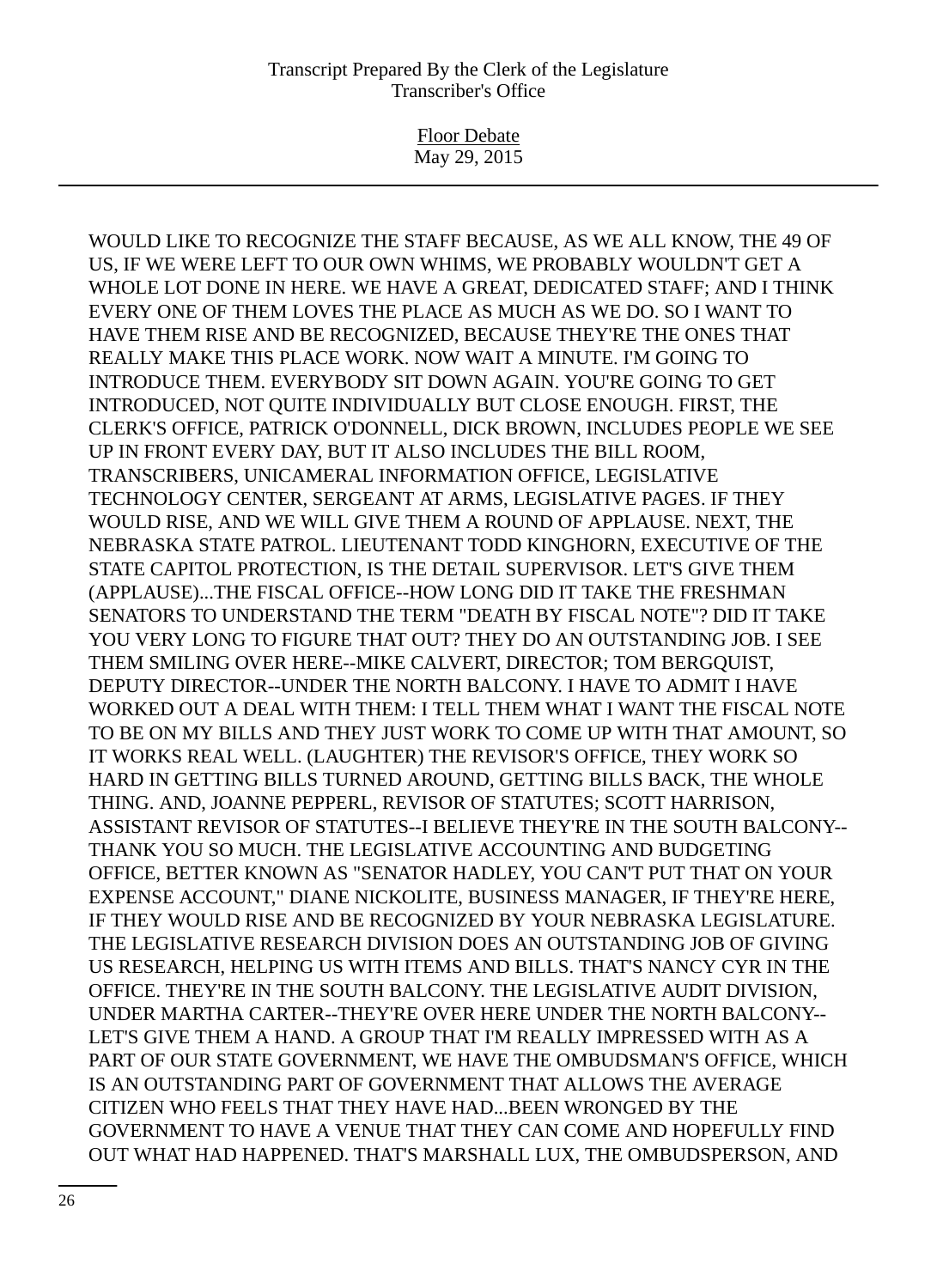Floor Debate May 29, 2015

HIS OFFICE. THEY'RE UP IN THE NORTH BALCONY. AND LASTLY, THE COMMITTEE STAFF AND INDIVIDUAL SENATOR STAFF. I KNOW THE SENATORS WANT TO WISH YOU A MERRY CHRISTMAS BECAUSE WE AREN'T GOING TO SEE YOU AGAIN UNTIL NEXT JANUARY. (LAUGHTER) NO, THAT ISN'T TRUE. WE'LL BE AROUND A LOT THIS SUMMER DOING THE WORK. BUT THEY WORK THE TIRELESS HOURS TO HELP US PREPARE AND DO OUR JOB OUT HERE. SO WOULD EVERY COMMITTEE STAFF AND SENATOR STAFF PLEASE RISE AND ACCEPT OUR APPLAUSE. AGAIN, THANK YOU ALL. I'M GOING TO WISH YOU A GREAT SUMMER, A GREAT FALL. BUT DO YOU KNOW WHAT? I CAN TELL THE PEOPLE OF NEBRASKA OUR WORK IS NOT DONE. ESPECIALLY YOU FRESHMEN WILL FIND THIS IS...WILL BE A BUSY TIME OF THE YEAR, WITH ALL OF THE STUDY COMMITTEES WE HAVE AND ALL THE WORK WE HAVE TO DO. THANK YOU VERY MUCH. [LB259]

## SENATOR COASH: MR. CLERK.

CLERK: MR. PRESIDENT, THE NEXT ITEM, SENATOR...MR. SPEAKER, WE HAVE THE MOTION WITH RESPECT TO MOTIONS IN PREPARATION OF SINE DIE, BUT SPECIFICALLY THE SUSPENSION OF THE RULE TO INDEFINITELY POSTPONE THOSE BILLS YOU DISCUSSED.

SPEAKER HADLEY: WHAT I AM OFFERING AS A HOUSEKEEPING MOTION THAT IS INTRODUCED BY THE SPEAKER AT THE END OF EACH ODD-NUMBERED YEAR. WHAT THIS MOTION DOES IS ALLOW US TO SUSPEND THE RULES TO INDEFINITELY POSTPONE ALL THE BILLS SITTING ON GENERAL FILE WHOSE CONTENTS HAVE BEEN AMENDED INTO ANOTHER BILL THAT HAS PASSED. SINCE I WILL NOT BE SCHEDULING THESE BILLS NEXT YEAR, THIS ALLOWS US TO BEGIN WITH A CLEAN WORKSHEET NEXT YEAR. IN OTHER WORDS, ALL OF THE CARRYOVER BILLS LISTED ON THE GENERAL FILE ON NEXT YEAR'S WORKSHEET WILL BE BILLS THAT ARE ELIGIBLE TO BE SCHEDULED FOR DEBATE. ALTHOUGH, DO KEEP IN MIND THAT SOME OF THE CARRYOVER BILLS, BILLS FAILING CLOTURE, BILLS FAILING TO ADVANCE, AND BILLS BRACKETED WOULD NEED TO BE SELECTED AS A 2016 PRIORITY BEFORE I WOULD SCHEDULE THEM. WITH THAT EXPLANATION, I ASK FOR A GREEN VOTE TO ADOPT THIS MOTION.

SENATOR COASH: THANK YOU, SPEAKER HADLEY. MEMBERS, YOU'VE HEARD THE MOTION. ALL THOSE IN FAVOR VOTE AYE; ALL THOSE OPPOSED VOTE NAY. RECORD, MR. CLERK.